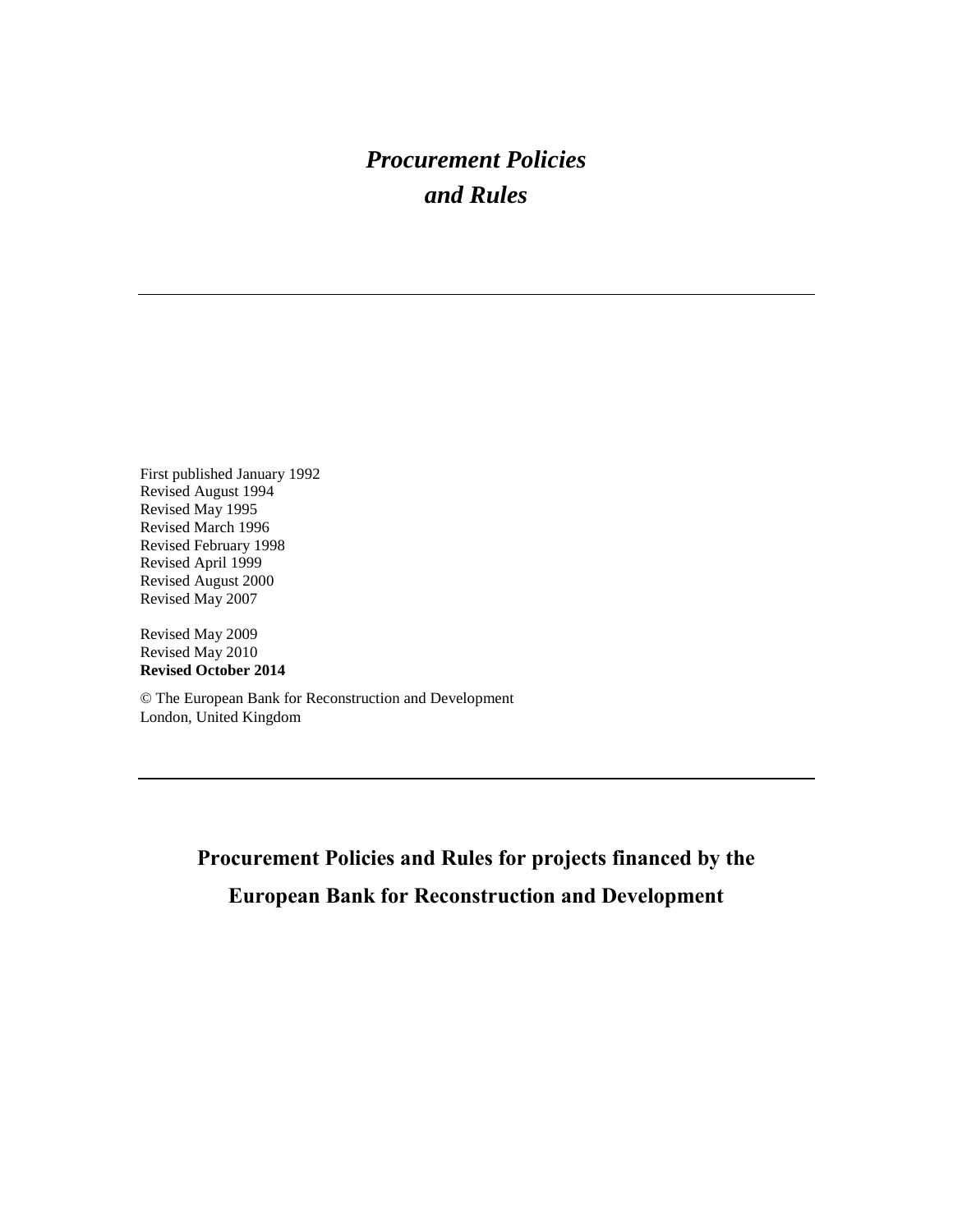#### **REVISIONS**

This version of the Procurement Policies and Rules was approved by the Bank's Board of Directors on 6 May 2009.

Previous versions of the Bank's Procurement Policies and Rules were approved by the Bank's Board of Directors on 23 August 1994, 16 May 1995, 20 March 1996, 24 February 1998, 31 May 2000 and 2 May 2007 and 6 May 2009.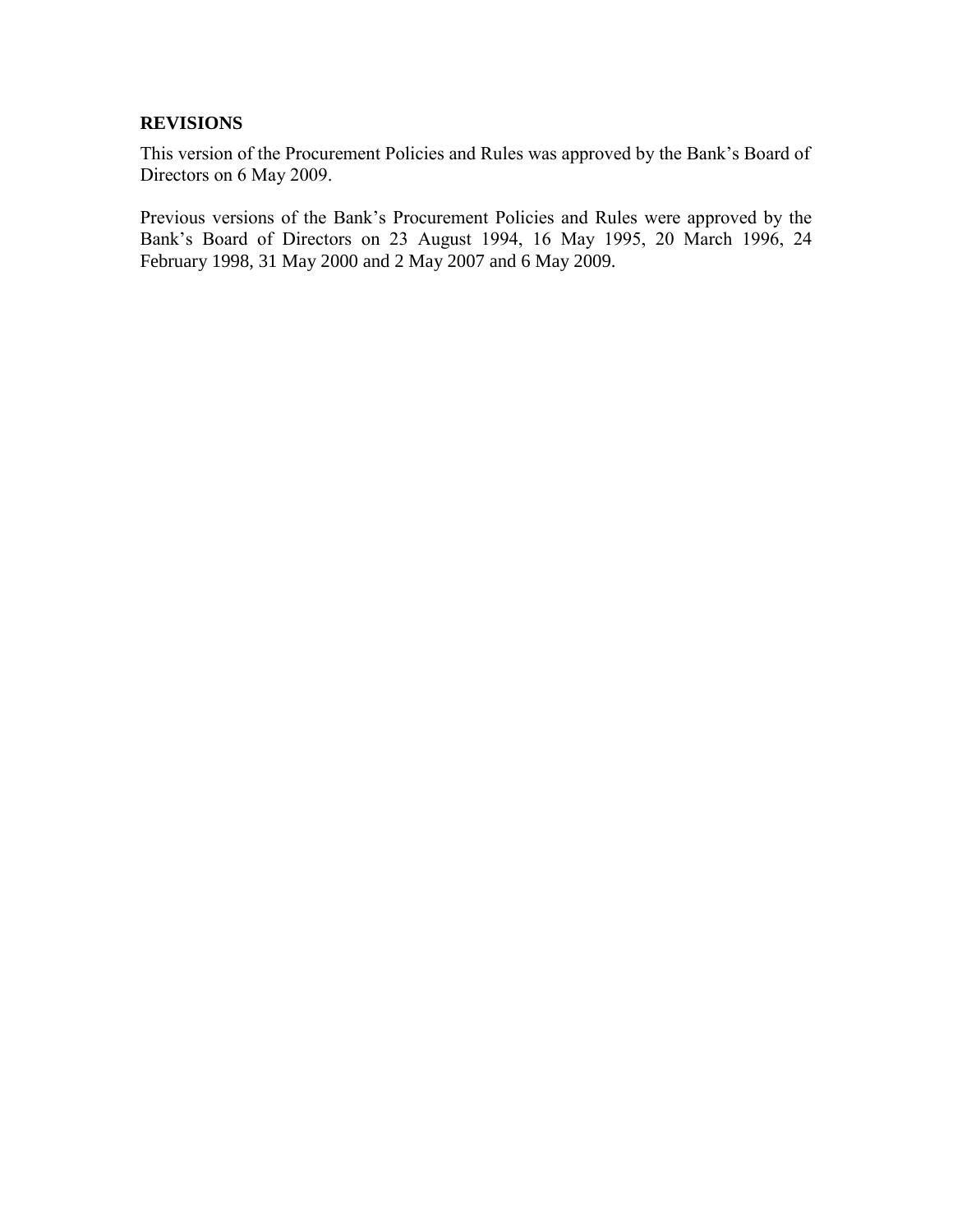# Contents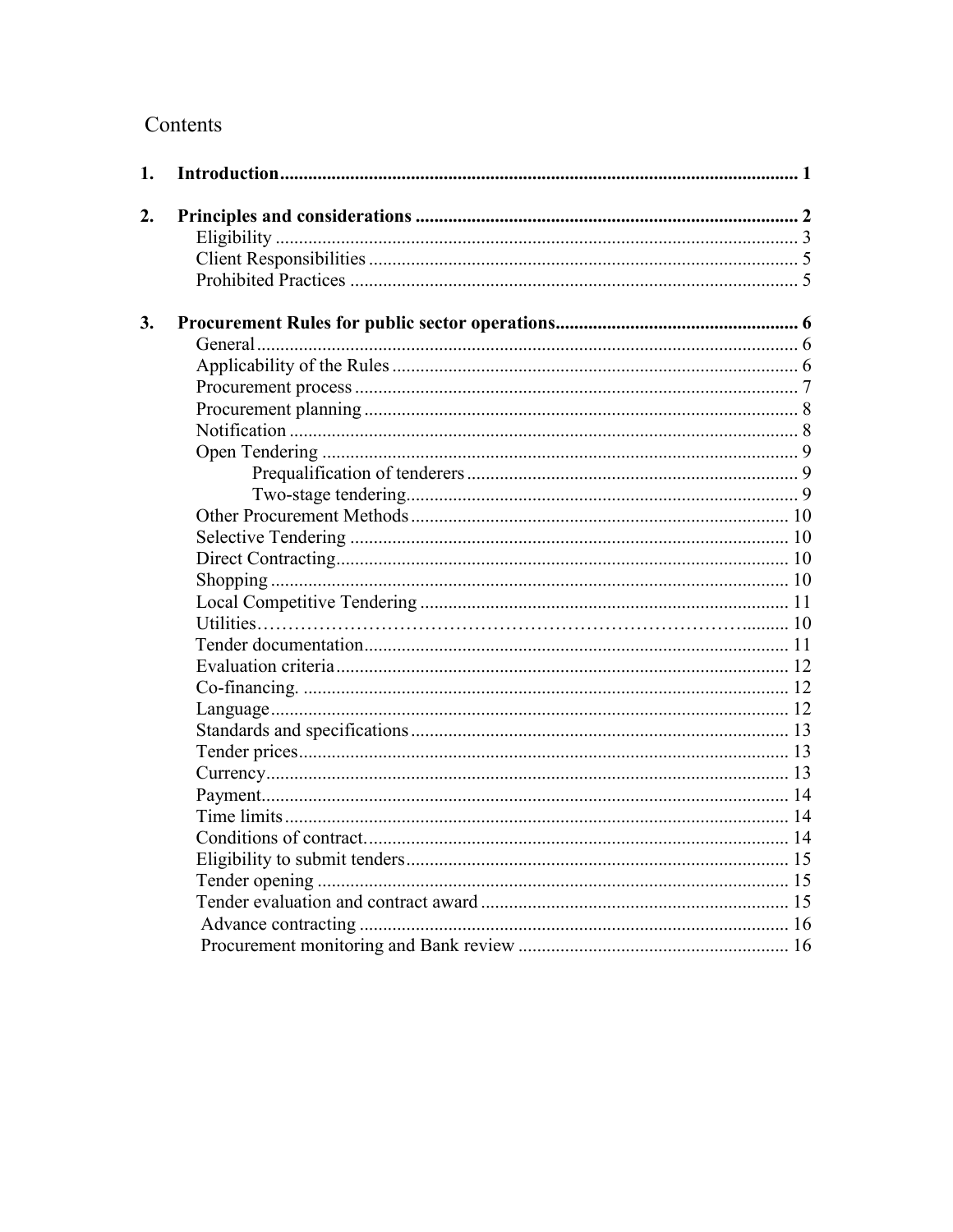| 5. |    |
|----|----|
|    |    |
|    |    |
|    |    |
|    |    |
|    |    |
|    |    |
|    |    |
|    | 24 |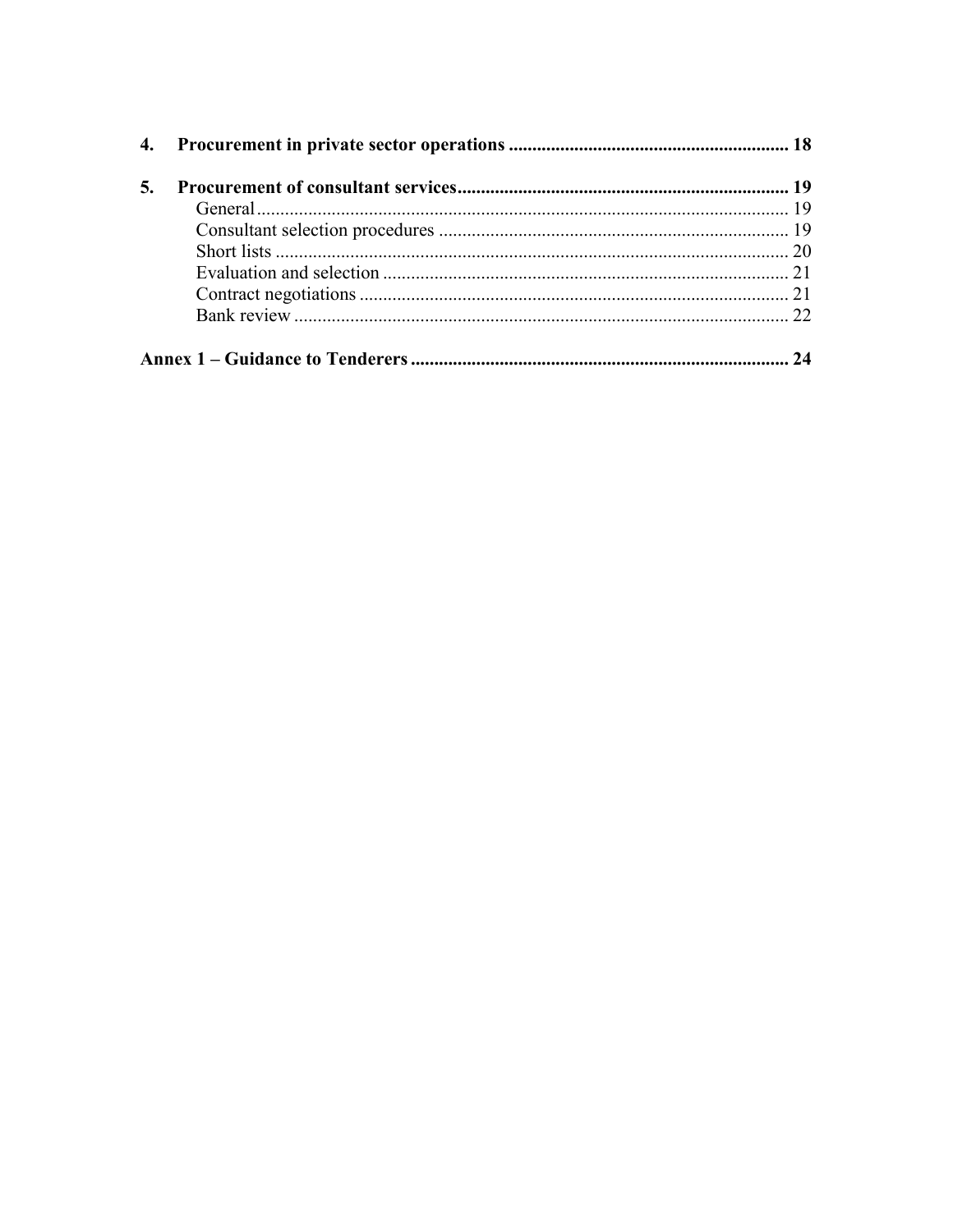#### <span id="page-4-0"></span>**1. Introduction**

- 1.1 In their transition to market economies and in applying the principles of multiparty democracy, the countries of operations of the European Bank for Reconstruction and Development need to achieve economy and efficiency in both public and private sector operations, and transparency and accountability in public administration. The establishment of sound procurement policies and practices is an integral part of the transition process. Competition is the proven way to do this, and it is also the fundamental principle of good procurement practice.
- 1.2 Open and fair procedures for awarding public sector contracts for goods, works and services help to create dependable and stable markets for efficient private enterprises. They also form the basis for establishing accountability and encourage the cost-effective use of public funds, a matter that is of concern for both the Bank and its countries of operations. Article 13 of the Agreement Establishing the European Bank for Reconstruction and Development requires that:

"(xii) the Bank shall place no restriction upon the procurement of goods and services from any country from the proceeds of any loan, investment or other financing undertaken in the ordinary or special operations of the Bank, and shall, in all appropriate cases, make its loans and other operations conditional on international invitations to tender being arranged; and (xiii) the Bank shall take the necessary measures to ensure that the proceeds of any loan made, guaranteed or participated in by the Bank, or any equity investment, are used only for the purposes for which the loan or equity investment was granted and with due attention to considerations of economy and efficiency."

1.3 At the level of specific projects, which are the focus of the Bank's operations, the efficiency of the procurement process directly affects the costs and the time required for project execution and the ultimate performance of the operation. Good procurement practices should lead to significant time and money savings for the Bank's clients and help ensure successful project implementation and operation.

1.4 The Bank will help countries of operations meet their objectives of achieving economic development and transforming their public administration systems by carefully selecting and designing the projects it supports and by assisting in the development of appropriate institutions that are consistent with the philosophy and needs of market economies. Fostering sound procurement policies and competent organisations to administer them will be an important target in this effort. As part of its commitment to sustainable development, the Bank promotes the application of best practice regarding environmental and social matters as stipulated in the Bank's Environmental and Social Policy and as further detailed in the legal documentation for specific projects. This will be reflected in the procurement practice in Bank operations to the extent appropriate.

1.5 Supplementing the principles contained in the Agreement Establishing the Bank, this document sets out the procurement policies and rules to be followed in Bank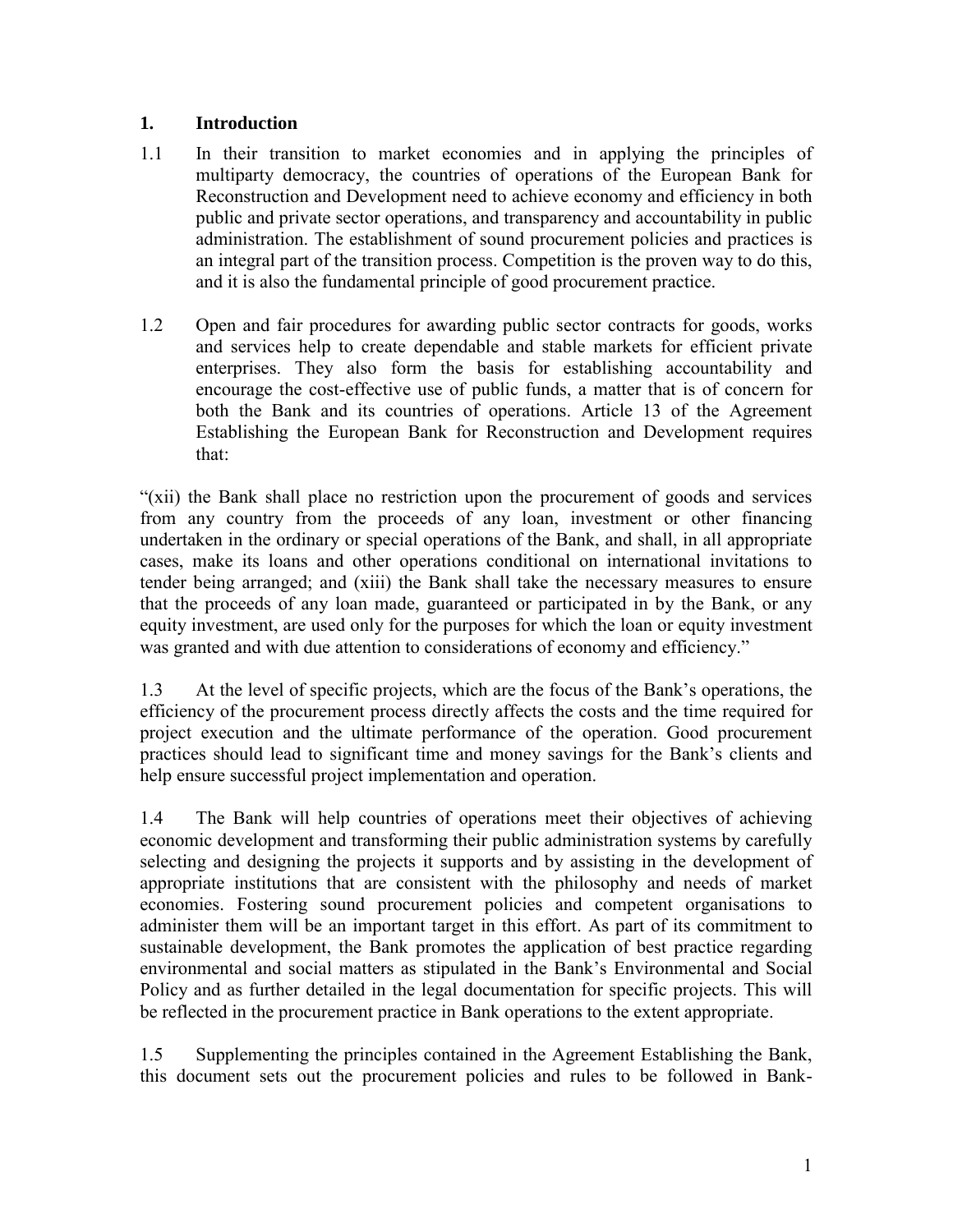financed operations<sup>1</sup>. Section 2 describes general principles and considerations that are applicable for all operations. Section 3 contains rules for procurement in Bank-financed operations involving the public sector<sup>2</sup>. Section 4 describes procurement arrangements in Bank-financed operations in the private sector. Section 5 concerns the selection of consultants by clients in Bank-assisted public sector operations and by the Bank when administering Technical Cooperation Funds or when engaging consultants directly.

# <span id="page-5-0"></span>**2. Principles and Considerations**

2.1 The "Chairman's Report on the Agreement Establishing the European Bank for Reconstruction and Development", Article 13, Paragraph 6, notes agreement:

"... upon completely open procurement (and not procurement open only to members) based on international tendering, where appropriate, and ... such tenders should be genuinely competitive, in line with the GATT Agreement on Government Procurement.<sup>3</sup>"

The WTO/GPA (Government Procurement Agreement) establishes a framework of rights and obligations with respect to laws, regulations, procedures and practices regarding public procurement. The aim of the WTO/GPA is to achieve greater liberalisation and expansion of world trade by establishing transparent, fair and open procurement practices. The Bank supports the development of public procurement laws and practices within its countries of operations that are consistent with the principles of the WTO/GPA.

2.2 The underlying principle of WTO/GPA and the underpinning for the Bank's policies is that public sector contracts should normally be awarded on the basis of open competitive tenders. Contracts may be awarded on the basis of procurement methods other than open tender only in specially justified cases or when contract values are expected to be below the prescribed thresholds for use of the open tender procedure. The laws and practices for carrying out procurement should not discriminate between foreign and local products, suppliers or contractors and the procedures should be transparent and fairly applied.

2.3 The Bank may periodically review with its countries of operations their procurement laws, regulations and procedures and may provide advisory services, technical assistance and training to help them reach consistency with the principles of the WTO/GPA and harmonisation with the Bank's policies and rules.

2.4 The Bank works in close cooperation with other multilateral financial institutions including the World Bank, the International Finance Corporation, the Multilateral

 $\frac{1}{1}$ In these rules, the terms Bank-financed operations, Bank-financed projects and Bank-financed contracts refer to operations, projects and contracts that are financed from the ordinary capital resources or Special Funds resources of the Bank or from any other resources administered by the Bank to the extent that the application of these rules has been agreed with the donors of such funds.

<sup>2</sup> See Section 3.2.

<sup>&</sup>lt;sup>3</sup> Replaced by WTO/GPA (Government Procurement Agreement), effective by 1 January 1996.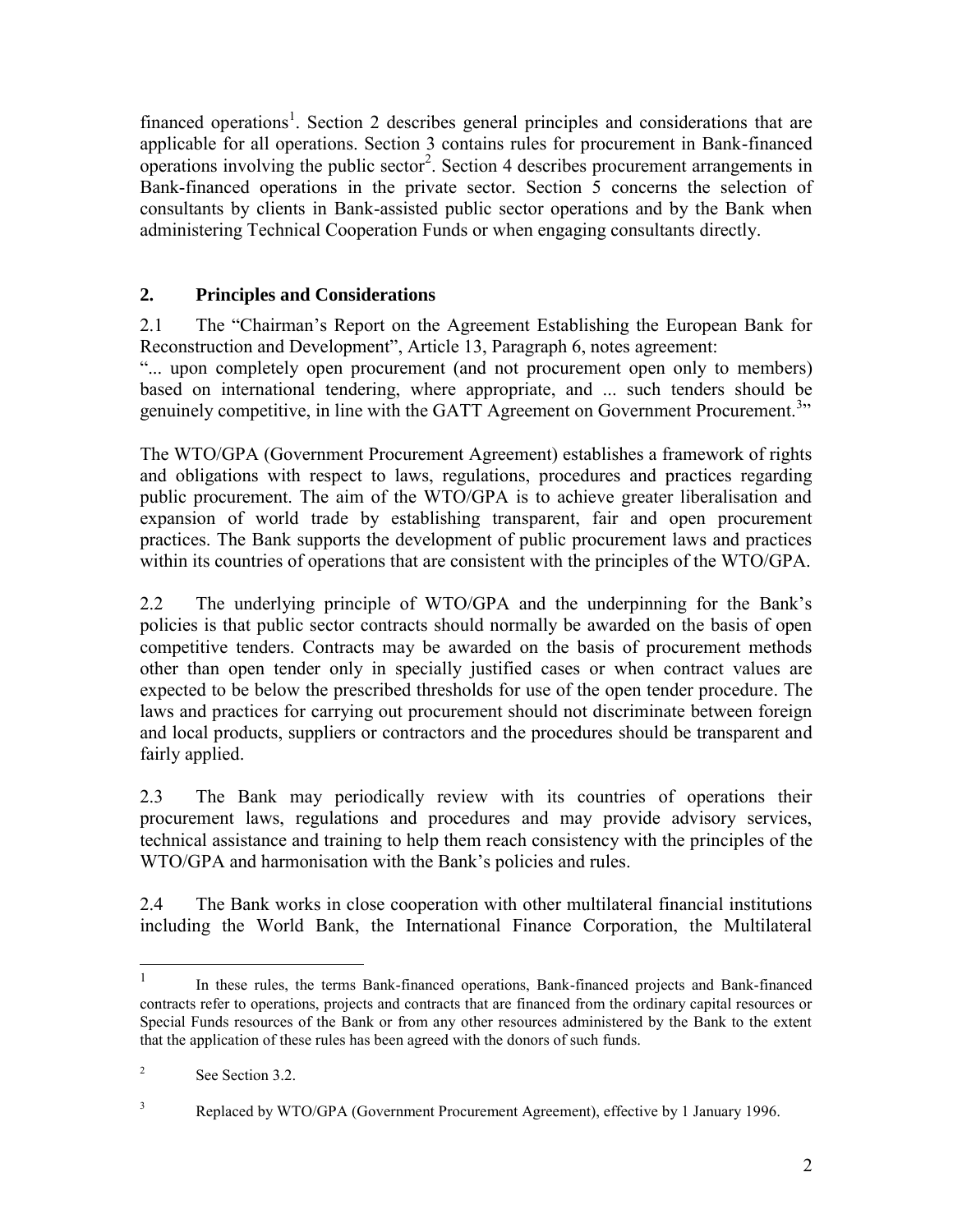Investment Guarantee Agency, and the European Investment Bank and seeks to increase the flow of investments to its countries of operations by co-financing projects with multilateral and bilateral development agencies, export credit agencies and commercial entities. When projects are co-financed on a joint basis, the Bank's procurement policies and rules will apply for co-financed contracts. However, in exceptional cases the Bank may agree, on a case by case basis and subject to the approval of the Board of Directors, to the application of alternative procurement rules, provided the Bank is satisfied that those alternative procedures are fair and transparent, and that acceptable alternative monitoring procedures are in place. Such exceptions could also be envisaged in the case of projects jointly co-financed with the EC Cohesion and Structural Funds, subject to Board approval. When projects are co-financed on a parallel basis, the co-financiers' procurement procedures will be applied for contracts financed by them but the Bank will assure itself that quality goods and services are received at economic prices, that contracts are fair and provide adequate protection to the project and that contracts are completed in a timely manner.

2.5 The Bank's concerns for economy and efficiency, quality of results, contractual protection and timely completion cover an entire project even if Bank funds are applied only to a portion of the project. The Bank will finance only those contracts that are an agreed part of a project and that have been awarded and executed in accordance with the Bank's rules as agreed to be applied to that project.

# <span id="page-6-0"></span>**Eligibility**

2.6 The Bank permits firms and individuals from all countries to offer goods, works and services for Bank-financed projects regardless of whether the country is a member of the Bank. Firms and individuals from developing countries as well as from the Bank's countries of operations are encouraged to participate on equal terms and thereby assist their own country's development process. Any conditions for participation shall be limited to those that are essential to ensure the eligible firm or individual's capability to fulfil the contract in question.<sup>4</sup> Clients of the Bank will not exclude a firm or individual from competition for a contract for reasons unrelated to its capability to perform the contract in question unless the firm or individual has been declared, and remains, as at the relevant date, inelligible pursuant to the Bank's Enforcement Policy and Procedures or , unless as a matter of law or official regulation, the client's country prohibits commercial relations with the firm or individual's country, provided that the Bank is satisfied that such exclusion does not preclude effective competition for the supply of goods or works required.

2.7 Consistent with international law, the proceeds of the Bank's loans, equity investments or guarantees shall not be used for payment to persons or entities or for any import of goods, if such payment or import is prohibited by a decision of the United Nations Security Council taken under Chapter VII of the Charter of the United Nations.

 $\frac{1}{4}$ 

See also Paragraphs 3.26, 3.27 and 3.28.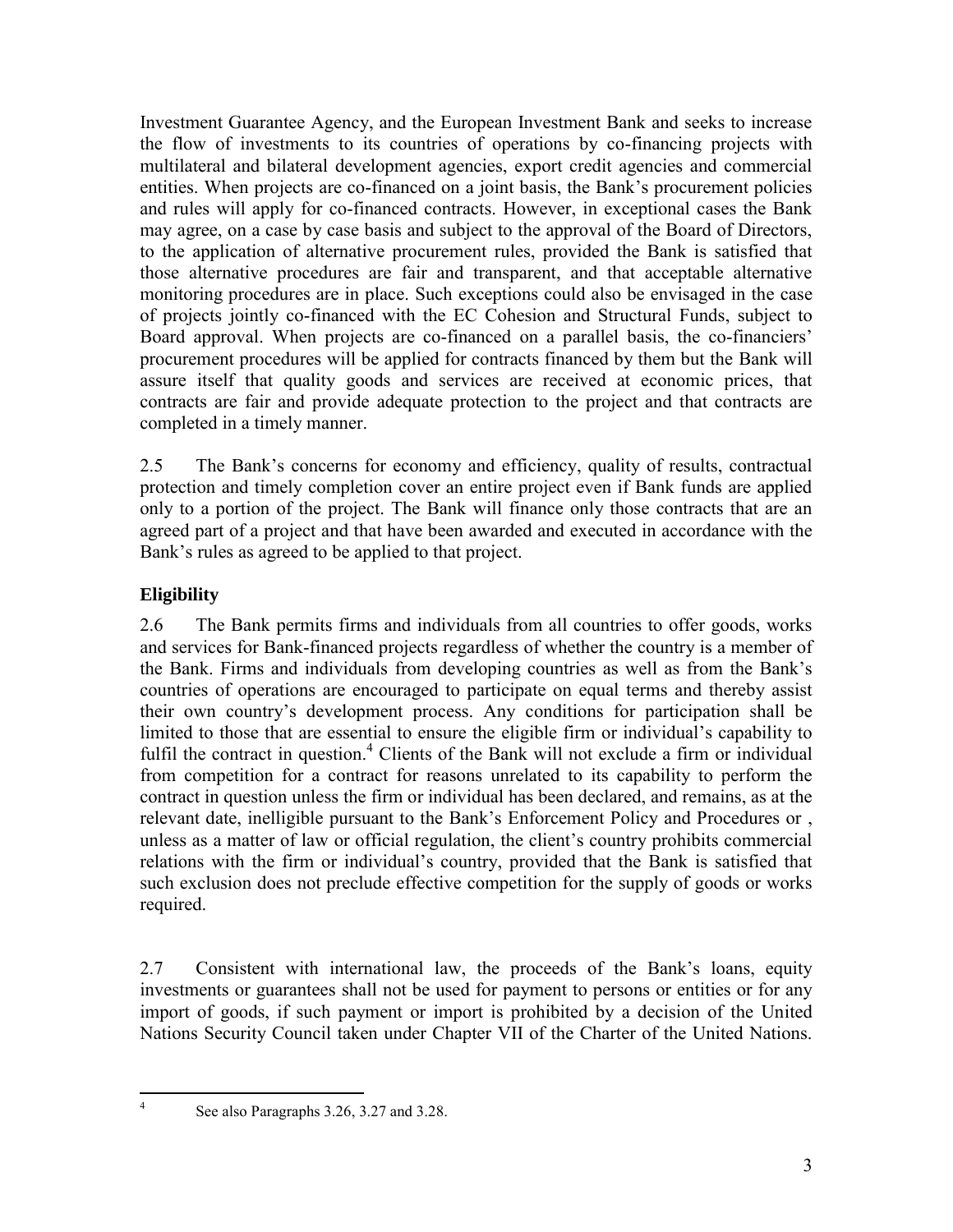Persons or entities, or suppliers offering goods and services, covered by such prohibition shall therefore not be eligible for the award of Bank-financed contracts.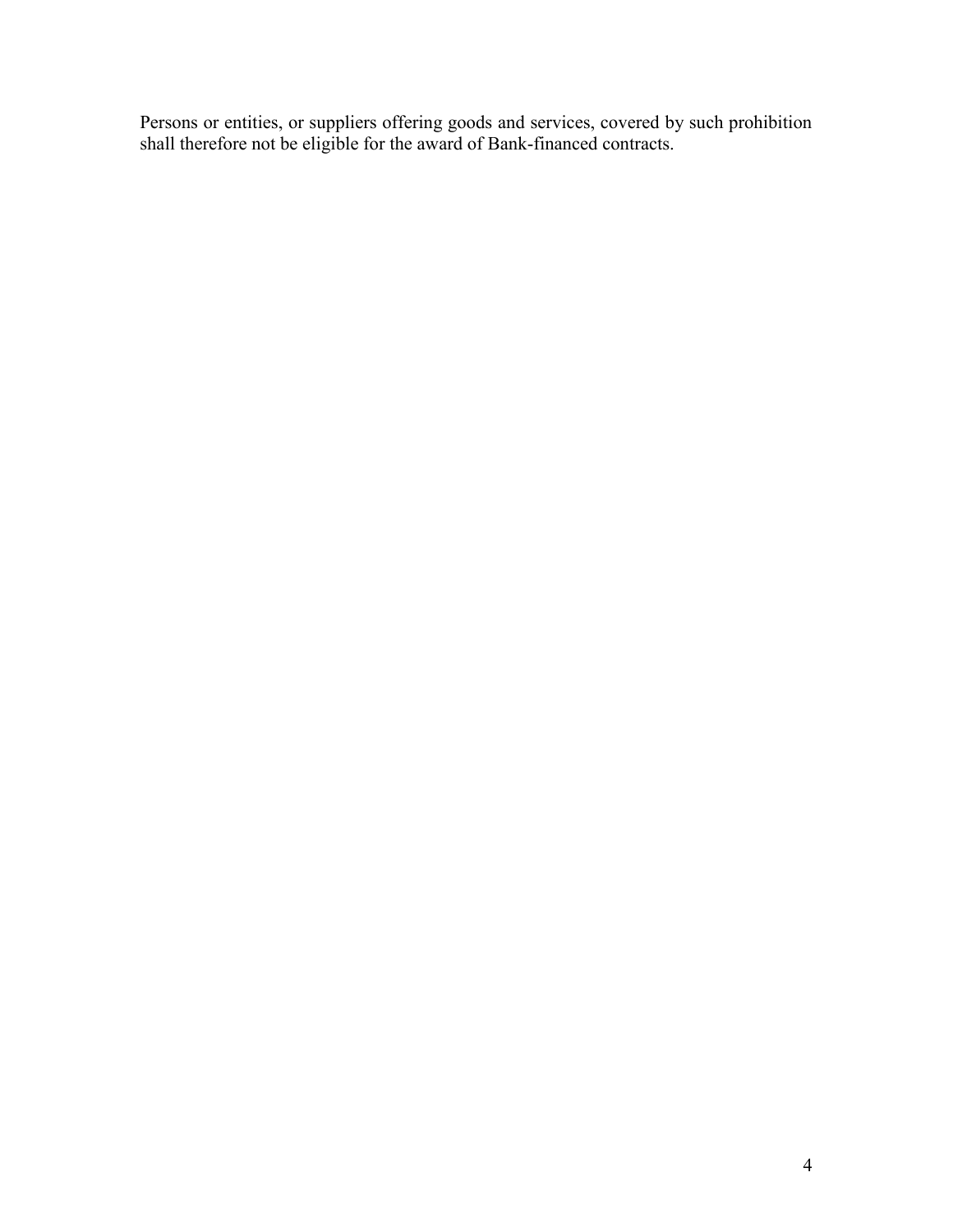#### <span id="page-8-0"></span>**Client Responsibilities**

2.8 Clients are responsible for implementing Bank-financed projects, including all aspects of the procurement process from the planning stage through the award of contracts, as well as the administration of the contracts themselves. The Bank may advise and assist clients in the procurement process and institutional development for specific projects but is not a party to the resulting contracts. The rights and obligations of the client vis-à-vis tenderers for goods, works and services to be furnished for the project will be governed by the tender documents issued by the client and not by these Policies and Rules. The tender documents will include, to the extent appropriate, provisions that are in conformity with the Bank's Environmental & Social Policy.

#### <span id="page-8-1"></span>**Prohibited Practices**

2.9 The Bank requires that clients (including beneficiaries of Bank-financed operations), as well as tenderers, suppliers, contractors, concessionaires and consultants under Bank-financed contracts, observe the highest standard of transparency and integrity during the procurement, execution and implementation of such contracts.

In pursuance of this policy, the Bank defines the terms set forth below as Prohibited Practices:

- (i) "**coercive practice"** means impairing or harming, or threatening to impair or harm, directly or indirectly, any party or the property of the party to influence improperly the actions of a party;
- (ii) "**collusive practice"** means an arrangement between two or more parties designed to achieve an improper purpose, including to influence improperly the actions of another party;
- (iii) "**corrupt practice"** means the offering, giving, receiving or soliciting, directly or indirectly, of anything of value to influence improperly the actions of another party; and
- (iv) "**fraudulent practice"** means any act or omission, including a misrepresentation, that knowingly or recklessly misleads, or attempts to mislead, a party to obtain a financial or other benefit or to avoid an obligation.
- (v) **"theft"** means the misappropriation of property belonging to another party.

Any occurrence, or suspected occurrence, of a Prohibited Practice in the procurement, award, or implementation of a Bank-financed contract in the context of a Bank Project<sup>5</sup> shall be dealt with in accordance with the provisions of the Bank's Enforcement Policy

 $\frac{1}{5}$ 

As defined in the Bank's Enforcement Policy and Procedures.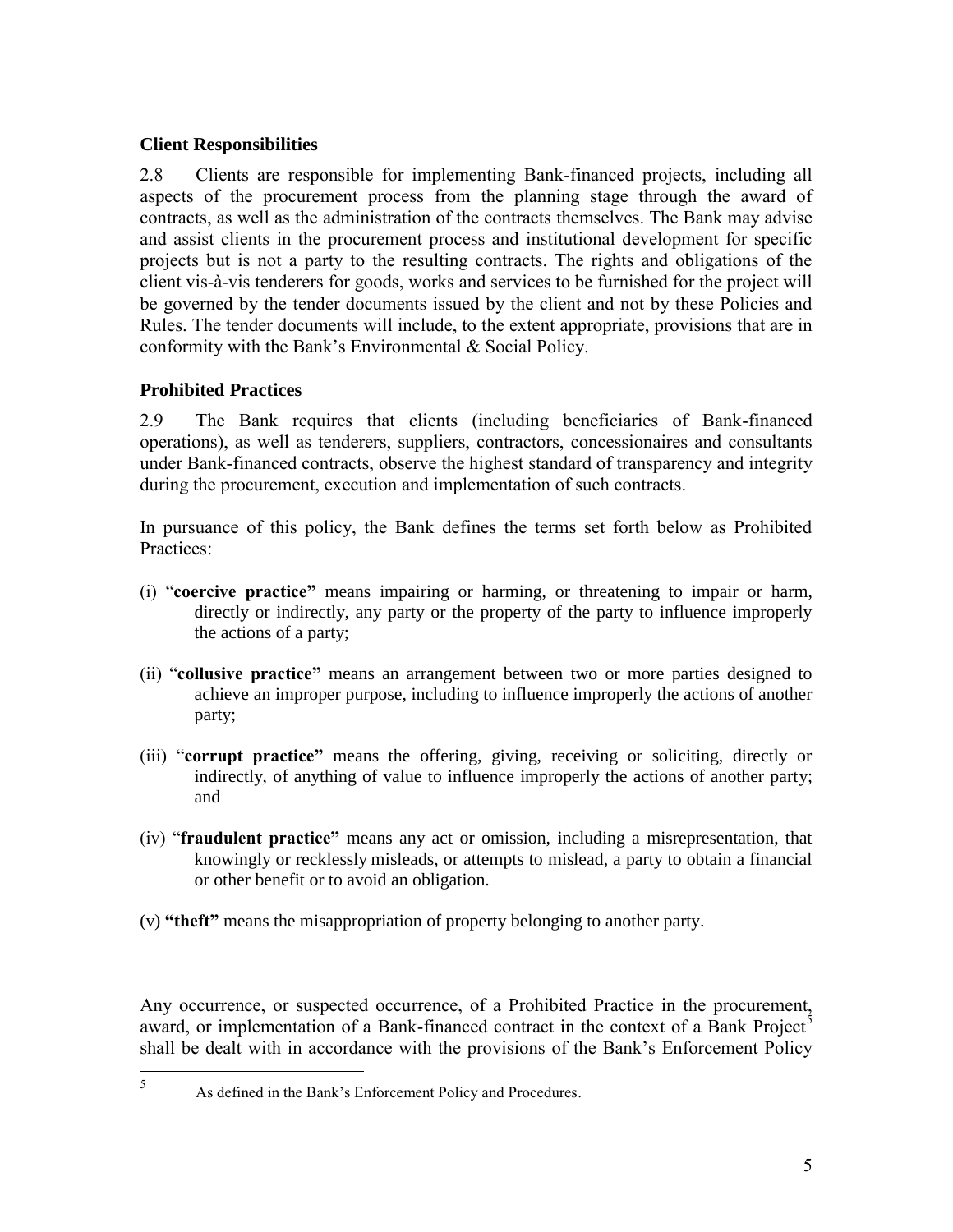and Procedures. Suppliers and contractors selected pursuant to Section 3, concessionaires selected pursuant to Paragraph 4.4 and consultants selected pursuant to Section 5 as well as the Bank's clients shall fully cooperate with the Bank in any investigation into an alleged Prohibited Practice to be carried out pursuant to the Enforcement Policy and Procedures and shall permit the Bank or its representative to inspect such of their accounts and records as may be relevant for such investigation and to have such records and accounts audited by the auditors appointed by the Bank. Provisions to this effect will be included in the Bank's loan agreements with its clients (including concessionaires selected pursuant to Paragraph 4.4), and in any contracts selected pursuant to Section 3 or Section 5.

# <span id="page-9-0"></span>**3. Procurement Rules for Public Sector Operations**

# <span id="page-9-1"></span>**General**

3.1 Competition is the foundation for good procurement practice. In addition to economy and efficiency, the public sector requires transparency and accountability for the use of public funds, and this affects the choice of the procurement method and the documentation and procedures that are used. Therefore the Bank requires its public sector clients, in all appropriate cases, to obtain goods, works and services through open tendering procedures in accordance with the rules outlined in this section. Other methods may be appropriate for special circumstances, depending on the nature and value of the goods, works or services to be obtained, the required completion time and other considerations. All procurement methods other than open tendering shall be clearly justified and agreed by the Bank, and specified in the legal documentation.

## <span id="page-9-2"></span>**Applicability of these Rules**

3.2. For the purpose of these rules, public sector operations<sup>6</sup> are operations:

a) which are extended to or guaranteed by the national or local government, or a national, regional or local public entity or instrumentality of the country of operations; or

b) for utilities<sup>7</sup> majority owned by national or local governments, or government agencies of the country of operations, other than such utilities operated by concessionaires who were awarded their concession following competitive tendering procedures acceptable to the Bank, and which in the Bank's judgement are operating autonomously and are subject to bankruptcy and insolvency law; or

c) for national or local governments of the country of operations or agencies and enterprises majority beneficially owned by any of them, other than such enterprises that

 6 "Operations" refer to loans, equity investments or guarantees of the Bank.

<sup>7</sup> "Utilities" are authorities or undertakings which directly provide or operate fixed networks intended to provide a service to the public in water, waste water, electricity, gas, heat, telecommunications or rail transport.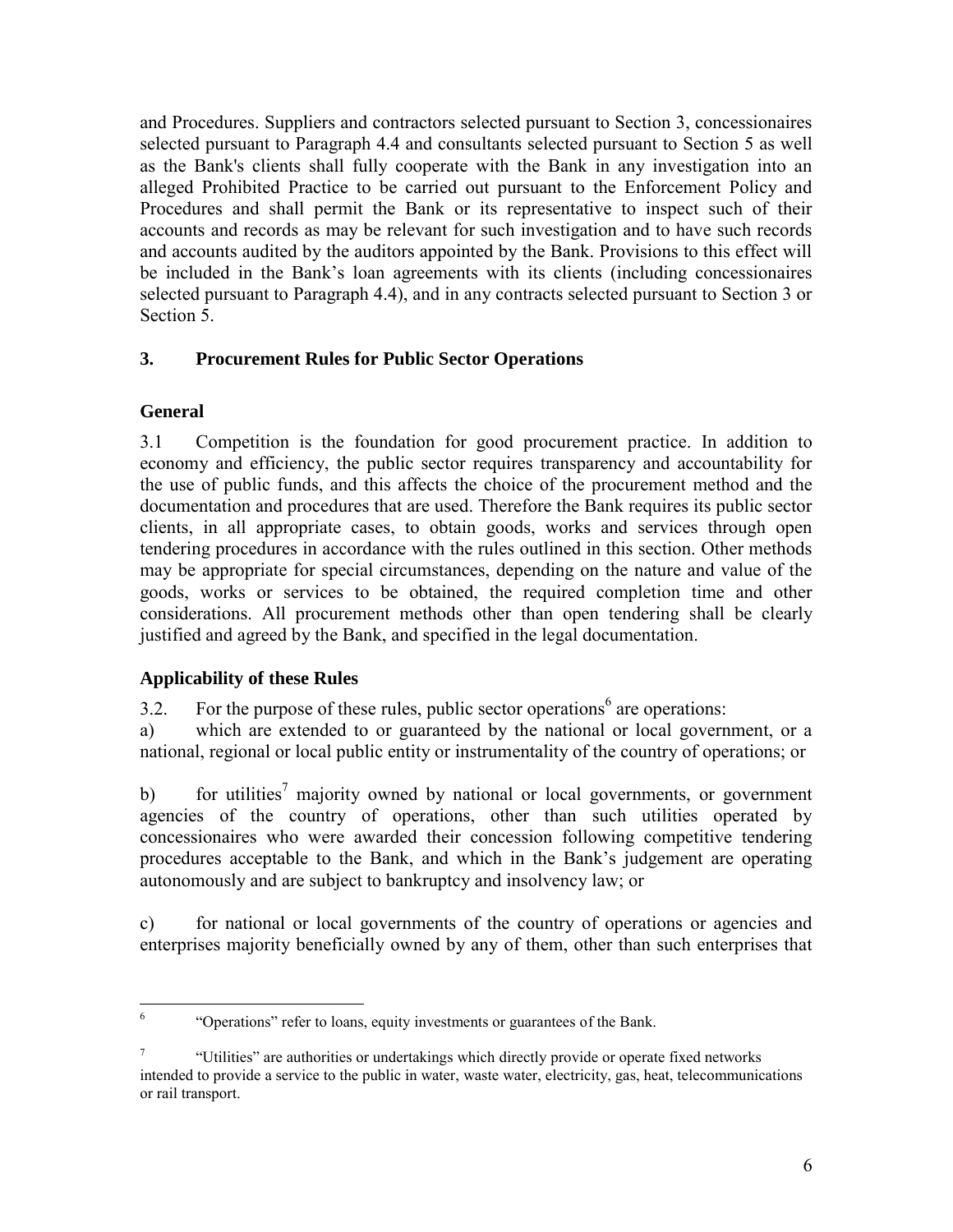in the Bank's judgement are operating autonomously $\delta$  in a competitive market environment and are subject to bankruptcy or insolvency law.

3.3 These rules shall apply to goods, works, supply and installation and services contracts (except consultant services, for which the procedures are described in Section 5) financed in whole or in part by the Bank in public sector operations, or by investment grants made available from the Bank's Special Funds resources, whether in public sector or private sector operations. These rules shall also be followed in the case of investment grants which are financed with other funds administered by the Bank, whether in public sector or private sector operations, to the extent that they do not conflict with agreements reached with the donors for the use of such funds. Except as otherwise provided for in Paragraphs 3.10, 3.11, 3.12, 3.13 and 3.14, contracts shall be procured following open tendering<sup>9</sup> if their value is estimated to equal or exceed  $\epsilon$ 250,000 for goods and services and  $\epsilon$ 7.5 million for works and supply and installation contracts. If the Bank determines that the above thresholds may have the effect of limiting competition or are not likely to ensure the most economic and efficient outcome, more appropriate thresholds would be required for such specific circumstances and would be specified in the legal documentation. No procurement requirement shall be divided with the intent of reducing the value of the resulting contract(s) below these thresholds with the purpose of circumventing these rules. For goods, works, supply and installation and services contracts below these threshold values, clients are encouraged to follow open tendering but may use other procedures<sup>10</sup> that are consistent with principles concerning competition, transparency, economy and efficiency and which are acceptable to the Bank.

3.4 The rules apply to all forms of acquisition of goods, works and services (except consulting services for which the procedures are described in Section 5), including, inter alia, purchase, hire-purchase, rental and leasing.

## <span id="page-10-0"></span>**Procurement Process**

- 3.5 The normal process for public sector procurement involves the following steps:
- a) notification of opportunities for tendering;
- b) prequalification where appropriate;
- c) invitation to tender and issuance of tender documents;
- d) receipt of tenders, evaluation of tenders and contract award; and
- e) contract administration.

<sup>8</sup> <sup>8</sup> meaning that the enterprise in question follows, to the Bank's satisfaction, sound procurement practices comparable to those described in section 4 of these rules.

<sup>9</sup> See Paragraph 3.9.

<sup>10</sup> See Paragraphs 3.10, 3.11, 3.12, 3.13 and 3.14.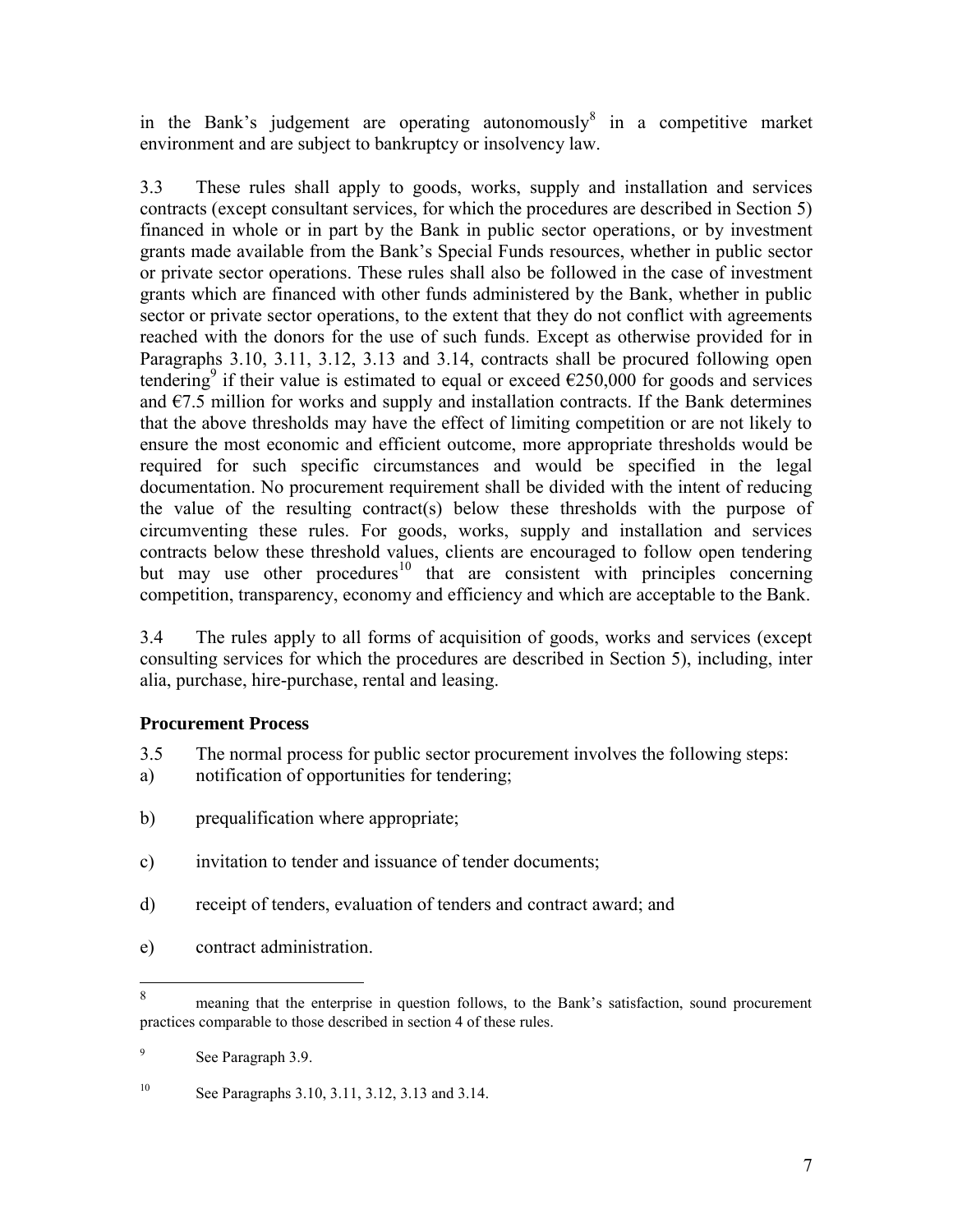The extent of the process and specific procedures to be followed for each step will depend on the method of tendering that is used.

## <span id="page-11-0"></span>**Procurement Planning**

3.6 Sound planning of procurement is crucial. The client shall determine what goods, works and services are required to carry out the project, when they must be delivered, what standards are needed, the need for co-financing<sup>11</sup> and which procurement and contracting procedure is most suitable for each contract. The client shall complete the overall procurement plan and the Bank shall provide its no objection to it before any procurement begins. The particular procedures and the goods, works and services to which they apply are determined by agreement between the Bank and the client and are specified in the legal documentation. Adjustments and refinements to the plan with the Bank's no objection shall continue as needed throughout the duration of the project. Review and approval of the procurement plan by the Bank is one of the essential steps for establishing the use of the proceeds of the loan and/or investment grant.

# <span id="page-11-1"></span>**Notification**

3.7 After the procurement plan has been prepared and as early in the project cycle as possible, the client shall issue a General Procurement Notice that advises the business community about the nature of the project. This notice shall include the amount and purpose of the loan and/or investment grant and the overall procurement plan, including:

- a) the goods, works and services to be procured;
- b) the expected timing; and
- c) a name and address to contact to express interest and obtain additional information.

This notice shall be published on the Client's own procurement website and official government procurement portal, where practical, or in a newspaper with wide circulation in the client's country or in official gazettes or international trade publications, as appropriate. In addition, the notice shall be submitted to the Bank which will arrange for publication of the notice. The notice shall be published not later than 45 days before invitations to tender are issued in the procurement section of the Bank's website (www.ebrd.com). The Bank shall also arrange for publication in the United Nations Development Business and in the Official Journal of the European Union. The General Procurement Notice shall be updated annually so long as any goods, works or services remain to be procured.

3.8 Open tendering, including prequalification where required, for individual contracts shall be advertised on the Client's own procurement website and official government procurement portal, where practical, or in a newspaper with large circulation in the client's country or in official gazettes or international trade publications, as appropriate. The Bank will arrange for publication of the notice in the Procurement

 $11$ See Paragraph 3.17.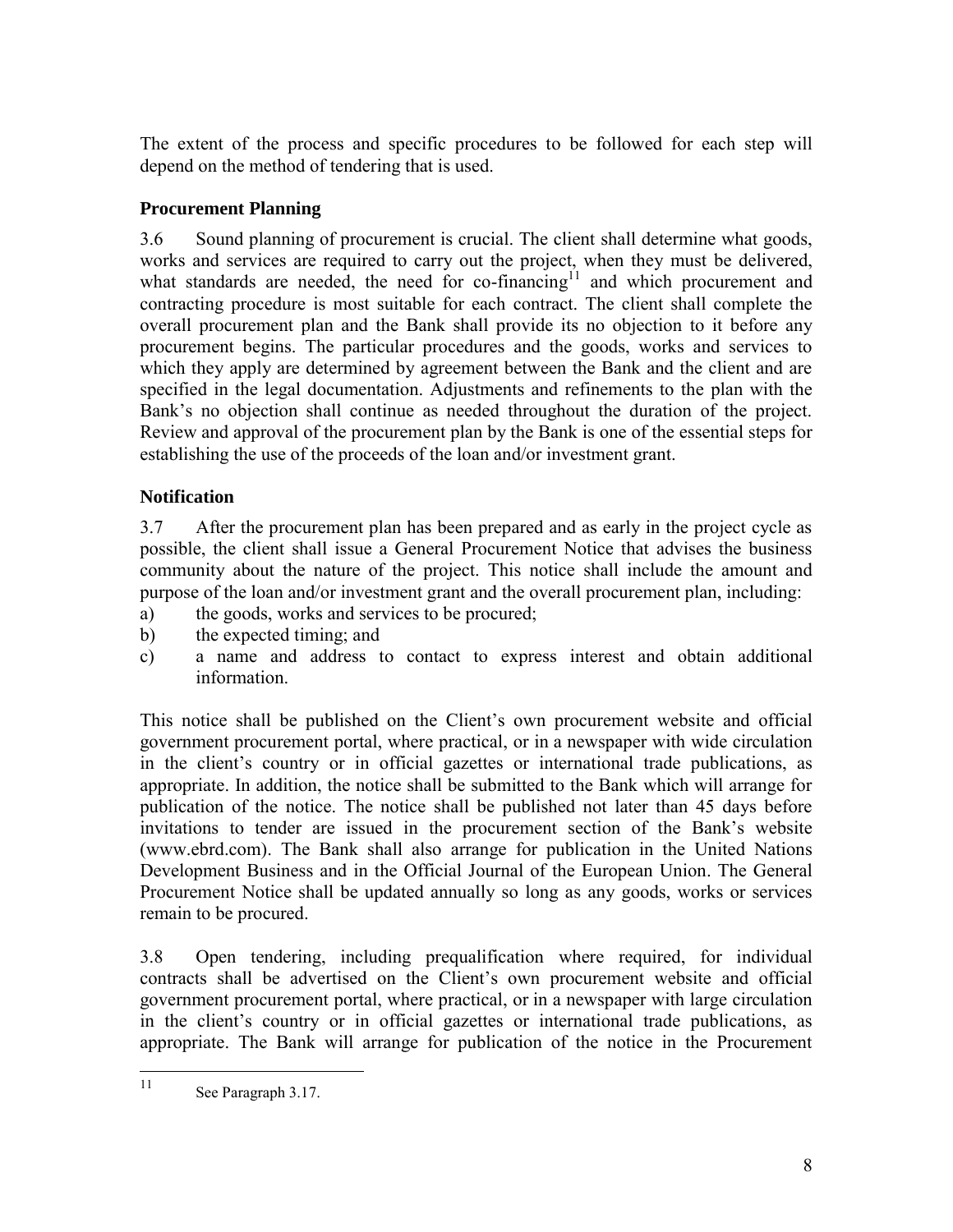opportunities section of the Bank's website. Tender and prequalification notices shall also be sent to potential tenderers that have responded with an expression of interest to the General Procurement Notice. The Bank shall also arrange for publication in the United Nations Development Business and in the Official Journal of the European Union. In order to facilitate the participation of sub-contractors and suppliers in contracts or the creation of joint ventures and consortia, the client shall make available to interested parties the list of potential tenderers that have purchased tender documents and, where pre-qualification is being followed, the list of pre-qualified entities.

# <span id="page-12-0"></span>**Open Tendering**

3.9 Open Tendering procedures are those procedures under which all interested suppliers or contractors are given adequate notification of contract requirements and all such tenderers are given an equal opportunity to submit a tender. It provides the greatest opportunity for competition and satisfies the needs for economy and efficiency. The client must give sufficient advance public notification of open tendering opportunities for potential tenderers to determine their interest and to prepare and submit their tenders.<sup>12</sup>

## <span id="page-12-1"></span>**Prequalification of Tenderers**

Clients shall when appropriate require potential tenderers to prequalify for large and complex contracts and all tenderers that meet the prequalification criteria shall be allowed to submit tenders. The notification for prequalification and the evaluation procedure shall be consistent with those for open tendering in these rules. The list of prequalified and conditionally prequalified companies shall be advertised on the Bank's website before issuing tender documents. Prequalification is not a form of selective tendering. The prequalification criteria, which shall be specified in the prequalification documents, shall be based entirely upon the capability and resources of prospective tenderers to perform the particular contract satisfactorily, taking into account such factors as their (a) experience and past performance on similar contracts, (b) capabilities with respect to personnel, equipment, and construction or manufacturing facilities, and (c) financial position.

## <span id="page-12-2"></span>**Two-stage Tendering**

Detailed design and engineering of the goods and works to be provided, including the preparation of technical specifications and other tendering documents, normally precede the invitation to tender for major contracts. However, in the case of turnkey contracts or contracts for large complex plants or works of a special nature, it may be undesirable or impractical to prepare complete technical specifications in advance. In such a case, a twostage tendering procedure shall when appropriate be used, under which first unpriced technical proposals on the basis of a conceptual design or performance specifications are invited, subject to technical as well as commercial clarifications and adjustments, to be followed by amended tendering documents and the submission of final technical proposals and priced tenders in the second stage. These procedures are also appropriate in

 $12 \,$ See Paragraph 3.23.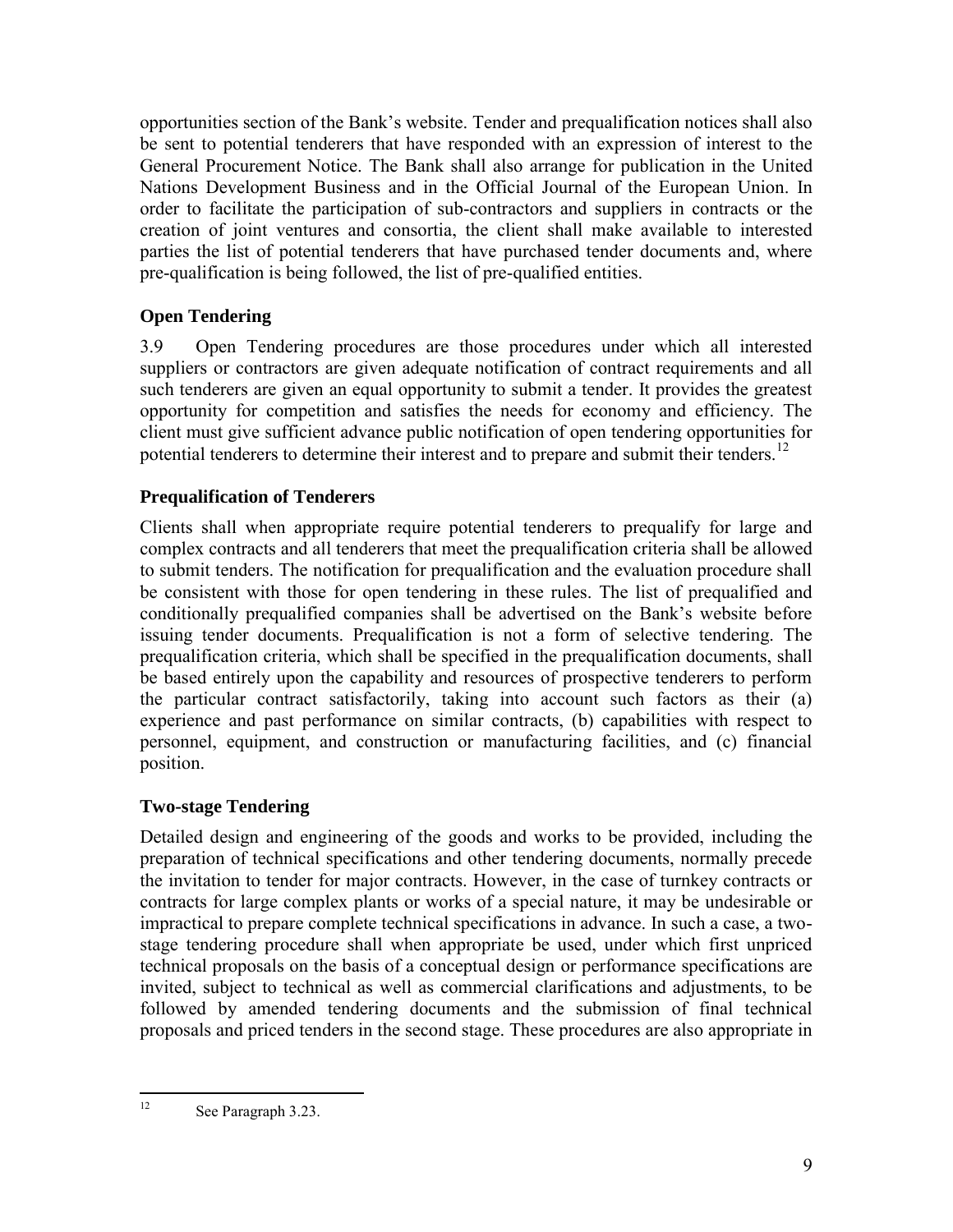the procurement of equipment which is subject to rapid technological advances, such as major computer and communication systems.

# <span id="page-13-0"></span>**Other Procurement Methods**

<span id="page-13-1"></span>3.10 **Selective Tendering** procedures are similar to those for open tenders except that the client pre-selects qualified firms, who will be invited to submit tenders. It may be used for awarding contracts only where:

a) the required product or service is highly specialised and complex;

b) there are only a limited number of suppliers of the particular goods or services needed;

c) other conditions limit the number of firms that are able to meet contract requirements; or

In these cases a client may, with the Bank's approval, invite tenders from a list of qualified firms, selected in a non-discriminatory manner. The list shall include foreign firms wherever possible.

<span id="page-13-2"></span>3.11 **Direct Contracting** may be used in exceptional cases only where:

a) the extension of an existing contract awarded in accordance with procedures acceptable to the Bank for additional goods, works or services of a similar nature would clearly be economic and efficient and no advantage would be obtained by further competition;

b) there has been an unsatisfactory response to open or selective tenders carried out in accordance with the Bank's procurement rules;

c) a product can only be provided by a single supplier because of exclusive capabilities or rights;

d) standardisation with existing equipment is determined to be important and justified, the number of new items are generally less than the existing number and compatible goods cannot be provided by other suppliers; or

e) it is a case of extreme urgency brought about by unforeseeable events not attributable to the procuring entity.

In these cases a client may, with the Bank's approval, invite a single firm to present its tender without prior public notification.

<span id="page-13-3"></span>3.12 **Shopping** procedures may be agreed to by the Bank for contracts of a small value for (a) readily available off-the-shelf items; (b) standard specification goods; and (c) routine and other minor works. Shopping is a simplified form of competitive purchasing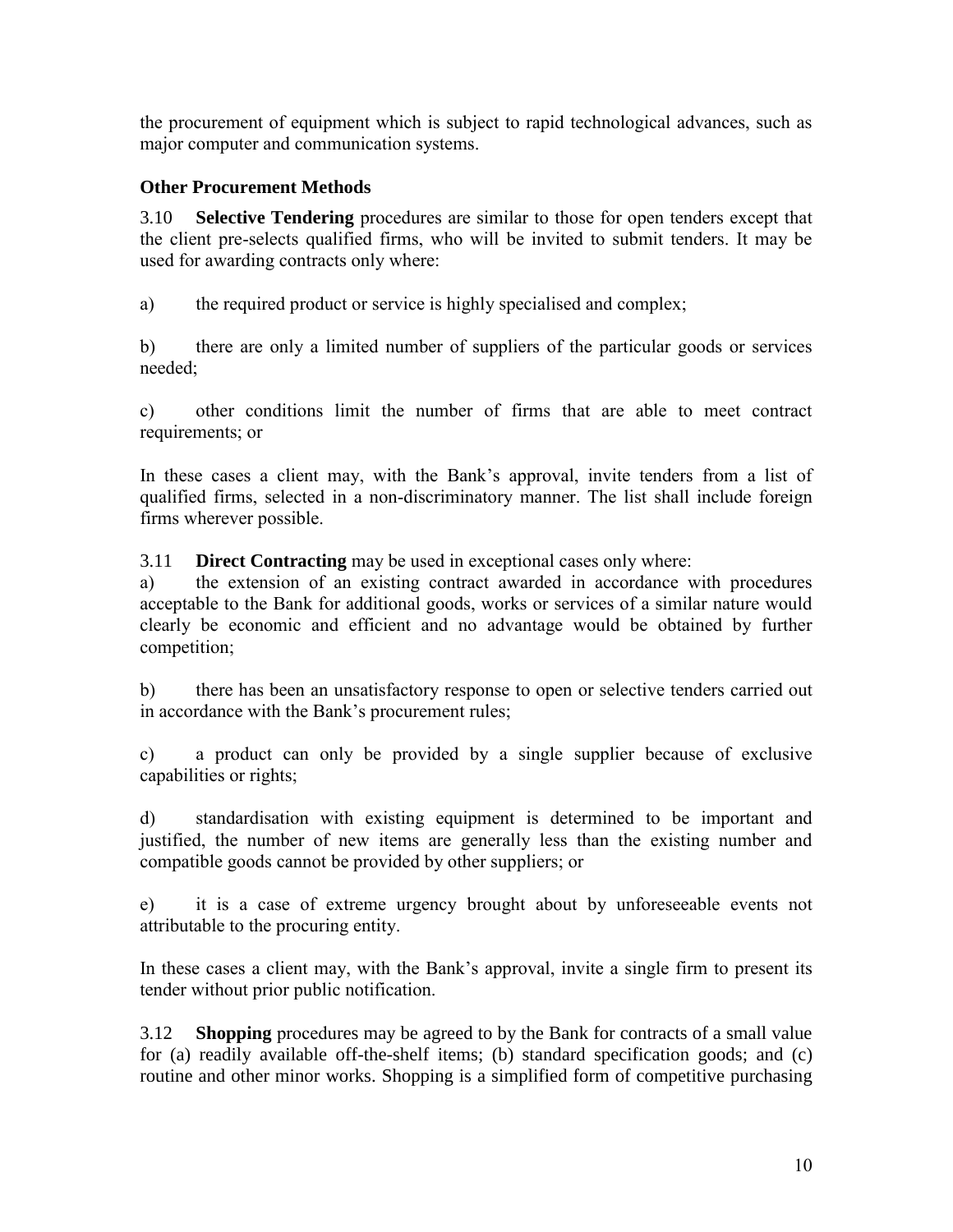that only requires written price quotations from at least three suppliers or contractors, including foreign suppliers or contractors wherever possible.

<span id="page-14-0"></span>3.13 **Local Competitive Tendering** in accordance with national procedures may be the most economic and efficient method of procuring goods, works or services when: (a) contract values are small; (b) works are scattered geographically or spread over time; (c) the goods, works or services are available locally at prices less than the international market; or (d) by their nature or scope contracts are unlikely to attract foreign competition. The procedures under which local competitive tendering is carried out must be acceptable to the Bank. They should provide for adequate notification and competition in order to ensure reasonable prices, evaluation criteria should be made known to all tenderers and should be applied fairly, and the conditions of contract should be fair and appropriate to the project. Foreign firms should be allowed to participate in accordance with national procedures.

3.14 In operations with **utilities**<sup>13</sup> which are moving towards majority private ownership or control<sup>14</sup> by implementing programmes in this respect, and already have a significant degree of private ownership and control, such utilities should normally be expected to follow open tendering. However, where such utilities are operating autonomously and are subject to or have adopted sound procurement procedures, the Bank may agree that such utilities follow competitive tendering procedures in accordance with their own procedures, subject to such procedures being acceptable to the Bank. To be acceptable for use in the procurement of Bank-financed contracts, the procedures of the utility should provide for adequate international notification,  $15$  non-discriminatory competition, transparent and fair evaluation procedures, monitorable compliance, as well as fair and balanced contracts.

## <span id="page-14-1"></span>**Tender Documentation**

3.15 Tender documents are the basis for informing potential tenderers of the requirements to supply specific goods and services or to construct works, so they must furnish all information necessary to permit tenderers to submit responsive tenders. Tender documents shall be drafted so as to permit and encourage international competition. They shall clearly define the scope of works, goods or services to be supplied, the rights and obligations of the purchaser and of suppliers and contractors, and the conditions to be met in order for a tender to be declared responsive, and they shall set out fair and nondiscriminatory criteria for selecting the winning tender. The detail and complexity will vary according to the size and nature of the contract but generally they should include an invitation to tender, instructions to tenderers, the form of tender, tender security requirements, the conditions of contract, advance payment guarantees, performance security requirements, technical specifications and drawings, a schedule or requirements

<sup>14</sup> Control is measured by the ability to effectively determine the decisions and policies of the utility, and not merely by the ability to set utility tariffs.

<sup>15</sup> See Paragraph 3.7.

<sup>13</sup> See Paragraph 3.2 (b).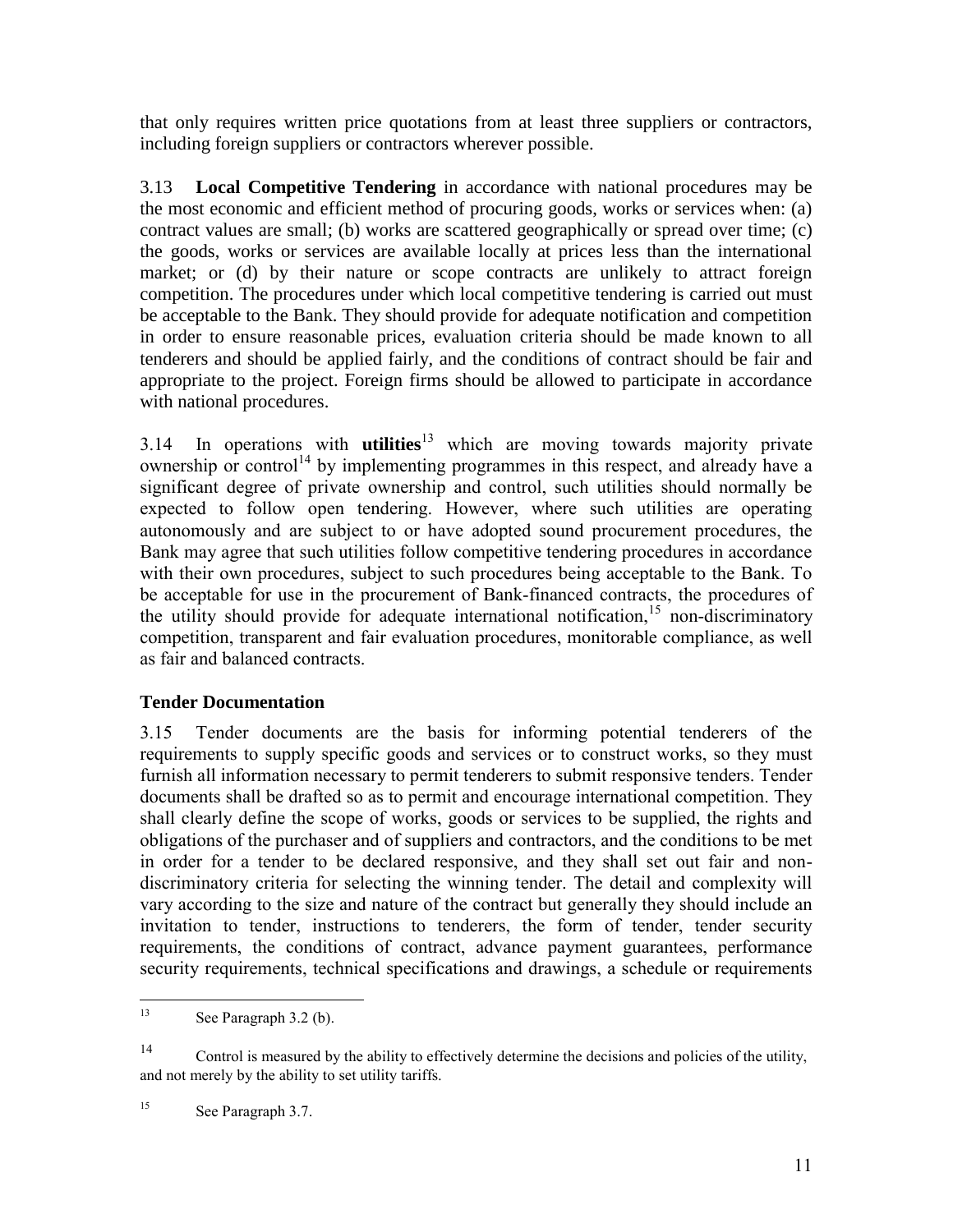for the goods, works or services, and the form of contract. Clients should use the Bank's standard tender documents appropriate for each type of procurement where available.

<span id="page-15-0"></span>3.16 **Evaluation Criteria**. The tender evaluation aims at identifying the most economically advantageous tender. Tender documents shall specify the relevant factors in addition to the submitted tender price to be considered in tender evaluation and the manner in which they will be applied for the purpose of determining the lowest evaluated tender. Factors which may be taken into consideration include, inter alia, the costs of inland transport to the project site, the payment schedule, the time of completion of construction or delivery, the operating and maintenance costs, the efficiency and compatibility of the equipment, performance and quality<sup>16</sup>, environmental benefits, the availability of service and spare parts, and minor deviations, if any. The factors other than price to be used for determining the lowest evaluated tender shall be expressed in monetary terms or, where that is not possible for demonstrable reasons, given a relative weight in the evaluation provisions of the tender documents. The tender with the lowest evaluated cost, but not necessarily the lowest submitted tender price, shall be selected for award.

<span id="page-15-1"></span>3.17 **Co-financing.**<sup>17</sup> Where co-financing is required to complete the financing package for an operation and joint co-financing of specific contracts is appropriate, tender invitations may require that tenderers include in their tender specific co-financing offers for the contract. This requirement shall only be used where, in the Bank's judgement, significant competition will be maintained. The agreed level and general terms of the cofinancing required shall be specified in the tender documents. These should normally be consistent with the OECD consensus terms when ECA financing is envisaged. Evaluation of tenders should be based on the evaluated tender price, which could include any finance costs above the specified terms.

<span id="page-15-2"></span>3.18 **Language**. For Sovereign operations<sup>18</sup>, tender documentation, including all published procurement notices, shall be prepared by the client in one of the Bank's working languages. In the interest of open competition as well as economy and efficiency, the Bank may require that tender documentation also be provided in another working language of the Bank which shall be specified in the tender documents as the governing language. In addition, the client may prepare further sets of the tender documentation in the local language, in order to assist local firms in tendering.

In the case of sub-Sovereign operations<sup>19</sup>, the client may prepare the tender documentation and all procedural documentation in the local language or other commercially accepted language in order to assist local firms in tendering, and the

 $16\,$  $\frac{16}{17}$  See Paragraph 3.19.

See Paragraph 2.4.

<sup>&</sup>lt;sup>18</sup> "Sovereign operations" are Bank-financed public sector operations which are extended to, or guaranteed by, a recipient member country of the Bank.

<sup>19</sup> "Sub-Sovereign operations" are Bank-financed public sector operations other than those extended to, or guaranteed by, a recipient member country of the Bank.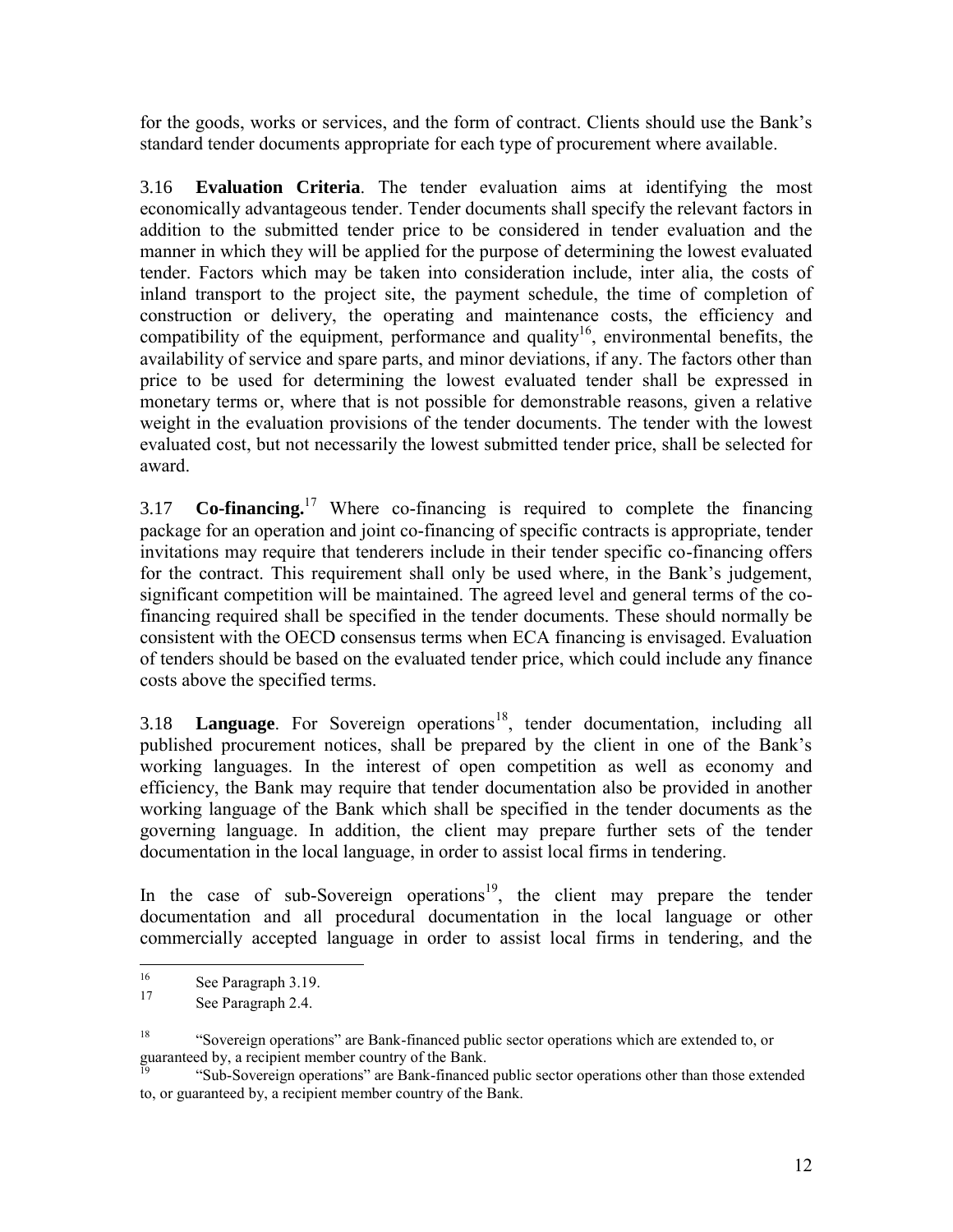tenders may be submitted in the chosen language. All procurement and contract documentation, including published procurement notices, shall also be prepared and issued by the client in English. The Bank will determine on the basis of such English language documentation whether procurement has been carried out in accordance with the agreed procedures.

All documents required by the Bank for review purposes shall be submitted to the Bank in English. In the event of a procurement complaint, the Bank may require certified translations of the relevant documents.

<span id="page-16-0"></span>3.19 **Standards and Specifications**. Specifications shall be based on relevant quality characteristics and/or performance requirements. Clients shall use international standards and specifications wherever these are available and appropriate. If particular national or other standards are used, the tender documents shall state that other standards that ensure equivalent or higher quality or performance than the specified standard would also be accepted. The use of brand names or other designations that would discriminate among suppliers should be avoided. If they are necessary to clarify the nature of the product requirements, the tender documents shall state that products of equal or higher quality would be acceptable.

<span id="page-16-1"></span>3.20 **Tender Prices**. Tender prices for the supply of goods shall be requested on the basis of Incoterms CIP, DDU or similar, for foreign goods and ex-factory for local goods. In the case of Sovereign operations, evaluation of tenders for supply of goods must exclude import duties and taxes payable on imported goods and on directly imported components to be incorporated in locally supplied goods, but may include all costs associated with the supply, delivery, handling and insurance of the goods to the final destination. In the case of sub-Sovereign operations, such import duties and taxes may be taken into account in the evaluation of tenders. Tender prices for works and services contracts to be substantially executed in the purchaser's country may be requested inclusive of all duties, taxes and other levies. The evaluation and comparison of tenders shall be on this basis and the selected contractor would be responsible for all duties, taxes and levies in the performance of the contract.

<span id="page-16-2"></span>3.21 **Currency**. Clients shall, with the agreement of the Bank, determine the currency or currencies in which the tender prices must be quoted. Clients may also require tenderers to state the local cost portion of a tender in the local currency. Where multiple currencies are permitted, for the purpose of tender evaluation and comparison, tender prices shall be converted to a single currency, selected by the client, using the selling (exchange) rates for the currencies of the tender price quoted by an official source (such as the central bank) for similar transactions on a date selected in advance and specified in the tender documents, provided that such date should not be earlier than 30 days prior to the date specified for the opening of tenders or later than the original date prescribed in the tender documents for the expiry of the period of tender validity. Payment under the contract will be made in the currency or currencies of the contract.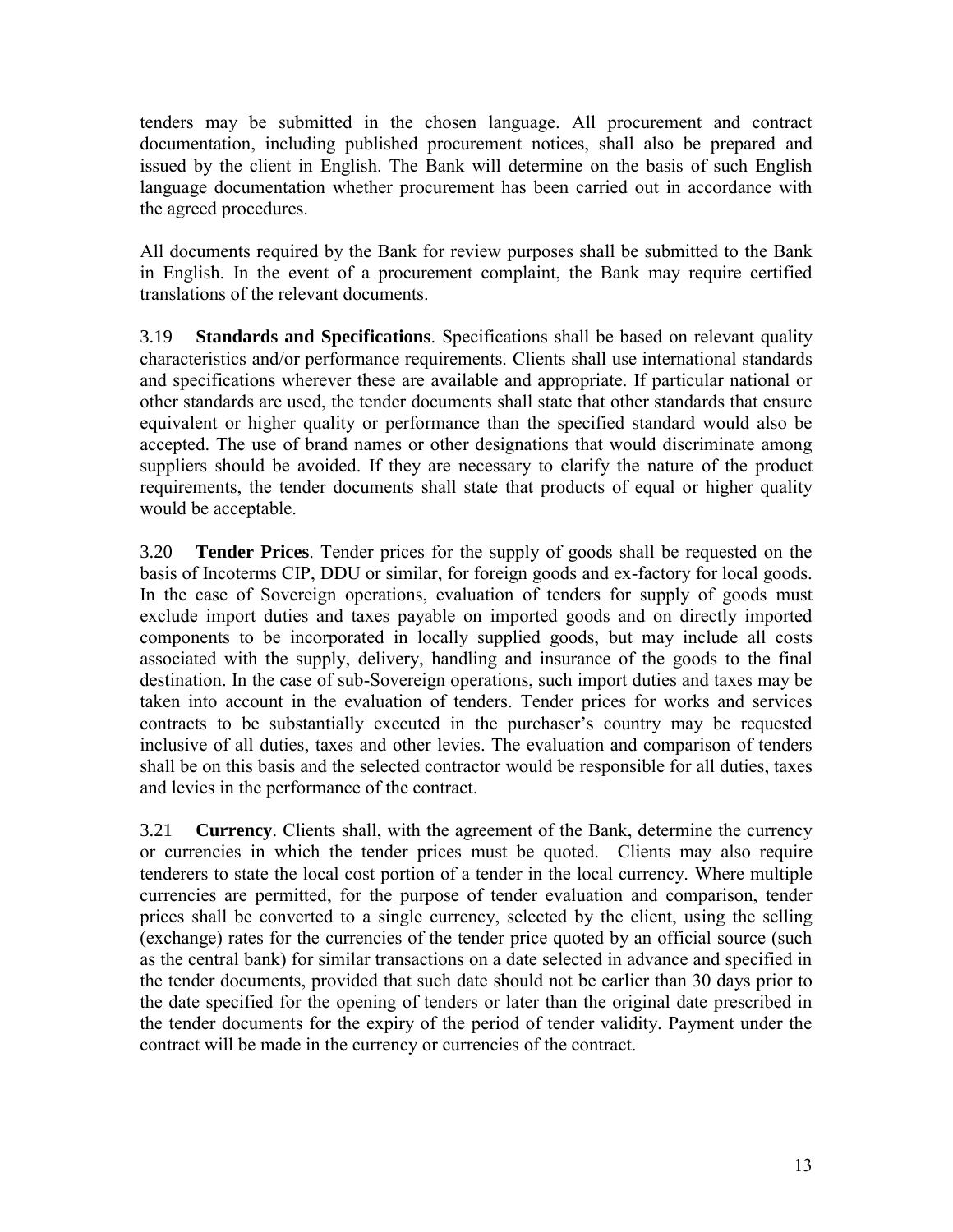<span id="page-17-0"></span>3.22 **Payment**. Payment terms and procedures shall be in accordance with the international commercial practices applicable to the goods, works or services and the market in question. Contracts for supply of goods shall provide for full payment on delivery and inspection, if so required, of the contracted goods, except for contracts involving installation and commissioning, in which case a portion of the payment may be retained until the supplier or contractor has complied with all its obligations.

<span id="page-17-1"></span>3.23 **Time Limits**. Prescribed time limits for preparation and submission of tenders shall be adequate for all tenderers to prepare and submit tenders. Generally not less than 45 days from the publication of the invitation to tender or the availability of tender documents, whichever is later, should be allowed for the preparation and submission of tenders. For large or complex works or items of equipment, this period should be extended to 90 days or more. Tender validity periods and delivery dates shall be consistent with the client's reasonable requirements but shall not be used to discriminate against any potential tenderer. In exceptional cases it may be necessary to request tenderers to extend the validity of their tenders. In such cases tenderers shall not be allowed or required to change their tender and shall be free not to give such extension. Where the tender is for a fixed price contract, provision must be made in the tender documents for the tender price of the successful tenderer to be adjusted for inflation<sup>20</sup> up to the date of contract award, so as to mitigate the risk accruing to tenderers offering such an extension.

<span id="page-17-2"></span>3.24 **Conditions of Contract.** The form of contract to be used must be appropriate to the objectives and circumstances of the project. Contract conditions shall be drafted so as to allocate the risks associated with the contract fairly, with the primary aim of achieving the most economic price and efficient performance of the contract. The contract shall clearly define the scope of goods, works or services to be supplied or performed, the rights and obligations of the client and of suppliers and contractors and should include, inter alia, appropriate provisions for guarantees of performance and warranties, liability and insurance, acceptance, payment terms and procedures, price adjustment, liquidated damages and bonuses, handling of changes and claims, force majeure, termination, settlement of disputes and governing law. Wherever appropriate, standard forms of contract incorporating generally accepted international conditions must be used.

3.25 Nothing in the tender documents shall be designed to restrict competition or offer an unfair advantage to a tenderer. Clients shall not provide to any potential supplier or contractor information regarding a specific procurement which would have the effect of reducing or precluding competition. All amendments to tender documents must be sent to each recipient of the original tender documents.

<sup>20</sup> <sup>20</sup> An appropriate index, such as the official cost of living index in a country which is expressed in the currency of the tender, must be used.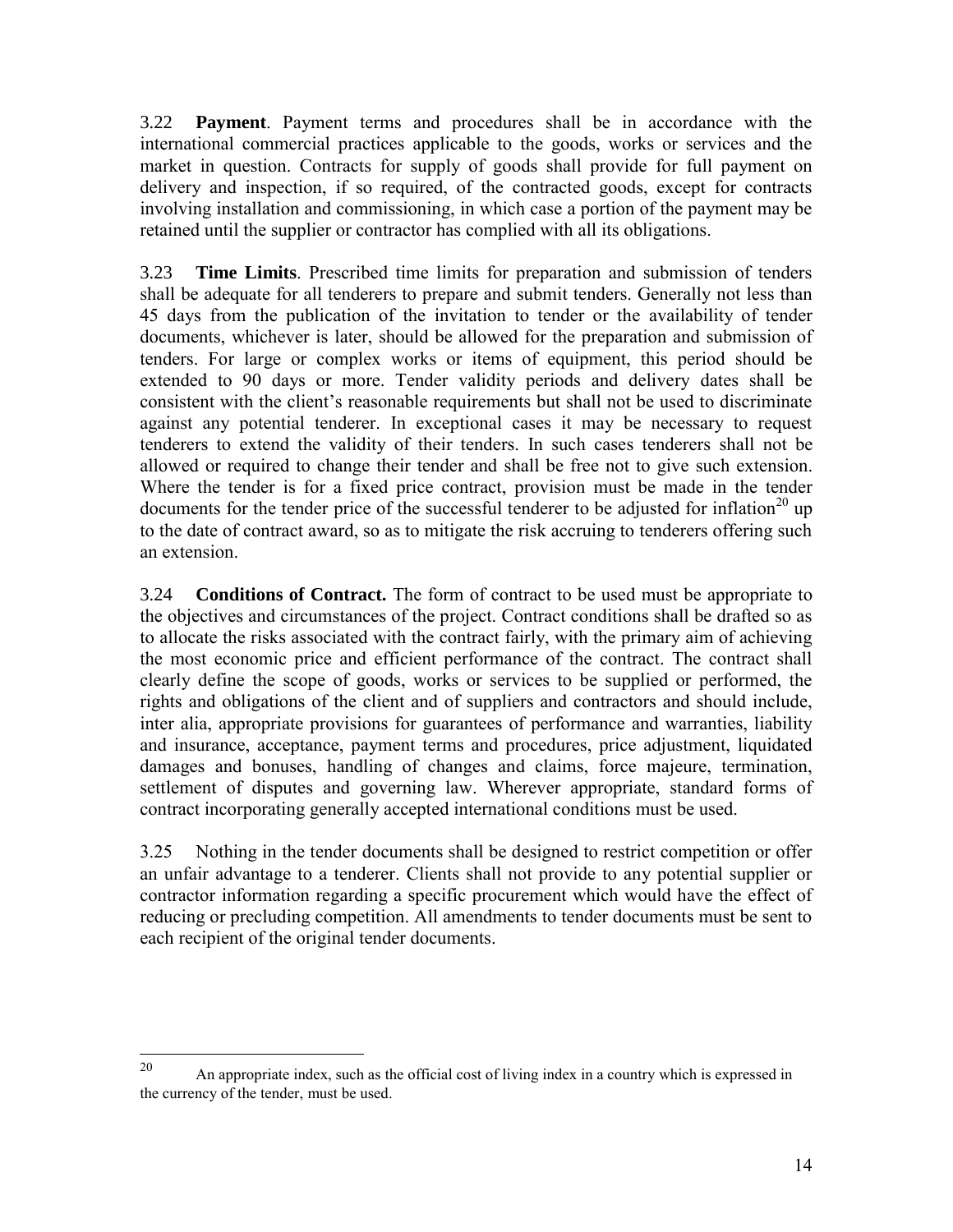#### <span id="page-18-0"></span>**Eligibility to Submit Tenders**

3.26 A tenderer may submit only one tender or participate as a joint venture partner or consortium member in only one tender for each contract. Submission or participation by a tenderer in more than one tender for a contract will result in the rejection of all tenders for that contract in which the party is involved. However, this does not limit the inclusion of the same subcontractor in more than one tender.

3.27 No affiliate<sup>21</sup> of the client, or of a procurement agent engaged by the client, shall be eligible to tender or participate in a tender in any capacity whatsoever unless it can be demonstrated that there is not a significant degree of common ownership, influence or control amongst the client or the client's agent and the affiliate.

3.28 Where a firm, its affiliates or parent company, in addition to consulting, also has the capability to manufacture or supply goods or to construct works, that firm, its affiliates or parent company normally cannot be a supplier of goods or works on a project for which it provides consulting services, unless it can be demonstrated that there is not a significant degree of common ownership, influence or control. The only exceptions would be turnkey, single responsibility, public works concessions or similar undertakings where design, supply and construction activities are an integral part of the contract or where certain proprietary and critical items of equipment and materials are an essential part of the process design.

# <span id="page-18-1"></span>**Tender Opening**

3.29 Tenders solicited under open and selective procedures shall be received and opened under procedures and conditions guaranteeing the regularity of the opening as well as the availability of information from the opening. The time specified for tender opening must be the same as for the latest delivery of tenders or promptly thereafter. On the date and at the time and place described in the tender documents, the client will open all tenders that have been received before the latest time stipulated for the delivery of tenders. Tenders must be opened in the presence of tenderers or their representatives who wish to attend. The name of the tenderer and the total amount of each tender, including alternative tenders if permitted, shall be read aloud and recorded when opened. The client shall maintain a complete record of the tender opening, which shall be copied to the Bank directly after Tender Opening. Tenders received after the stipulated deadline for the submission of tenders shall be returned unopened to the tenderer.

## <span id="page-18-2"></span>**Tender Evaluation and Contract Award**

3.30 When competitive procedures are used, the client shall evaluate all tenders and compare them only on the basis of the evaluation criteria set out in the tender documents. The tender evaluation process up to the award of the contract must be confidential. Contracts must be awarded within the period of tender validity to the tenderer whose tender has been determined as being substantially responsive and, in terms of the specific

 $\overline{a}$ <sup>21</sup> **Affiliate** means, in relation to an entity (the **First Entity**), any entity controlled, directly or indirectly, by the First Entity, any entity that controls, directly or indirectly, the First Entity or any entity directly or indirectly under common control with the First Entity.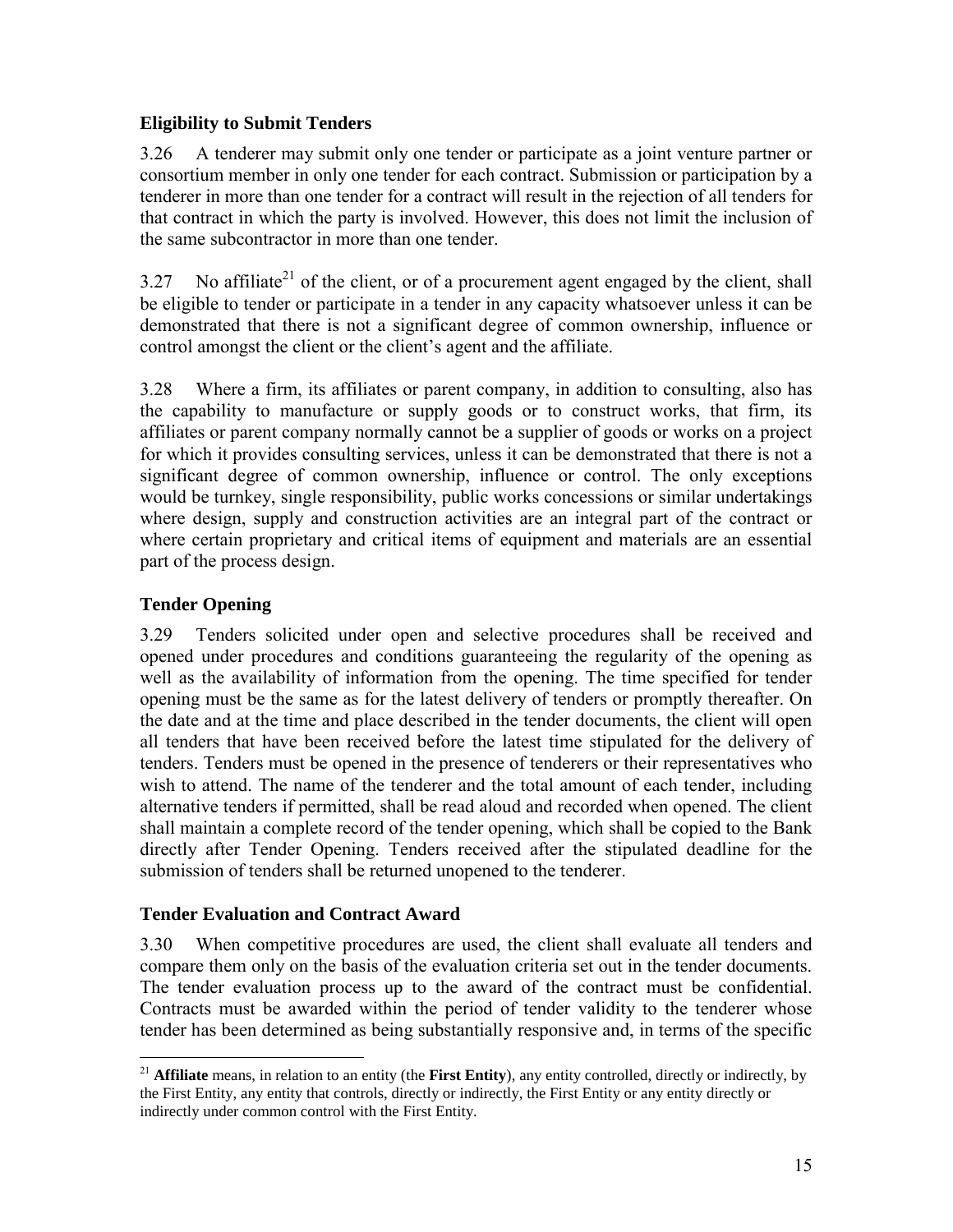evaluation criteria set forth in the tender documentation, is determined as the lowest evaluated and who has been determined to be fully capable of undertaking the contract. Tenderers shall not be allowed or asked to change their tender or required to accept new conditions during evaluation or as a condition of award. The terms and conditions of the contract shall not, without the Bank's no objection, materially differ from those on which tenders were invited. The client shall only reject all tenders if there has been unsatisfactory competition, including receiving tender prices that substantially exceed the cost estimates or funds available. Before rejecting all tenders, the client shall obtain agreement from the Bank on the procedures to follow.

3.31 The client shall submit to the Bank a report containing the results of the tender evaluation and its recommendation for the award of the contract. The Bank will review the findings and recommendations as the final step in establishing the eligibility of the contract for Bank financing.<sup>22</sup>

## <span id="page-19-0"></span>**Advance Contracting**

3.32 In some cases it may be advantageous for the client to sign a contract before the signing of the related Bank financing (including donor funded investment grants). Clients undertake such advance contracting at their own risk and the Bank's no objection given to the procedures, documents or the proposal for award does not commit the Bank to make financing available for the project. All procurement procedures must be consistent with the Bank's policies and rules in order for contracts signed in advance of loan approval to be eligible for Bank financing.

## **Contract Administration**

3.33 The client shall administer contracts with due diligence and shall monitor and report to the Bank on the performance of contracts.

3.34 Before agreeing to any modification or waiver of the terms and conditions of a contract or granting an extension of the stipulated time for performance (except in cases of extreme urgency brought about by unforeseeable events not attributable to the procuring entity), the client shall obtain the Bank's no objection to the proposed modification, waiver or extension. Change or variation orders made in accordance with the terms and conditions of the contract shall be subject to the Bank's review before a no objection can be given for disbursement.

## <span id="page-19-1"></span>**Procurement Monitoring and Bank Review**

3.35 As an integral part of their project implementation responsibilities, clients are required to prepare and maintain documents and records pertaining to the procurement process and the administration of contracts following their award for the purpose of the Bank's review. The Bank's ongoing review of the procurement and contract administration processes will focus on critical steps that are necessary to ensure eligibility

 $22$ See Paragraph 3.35.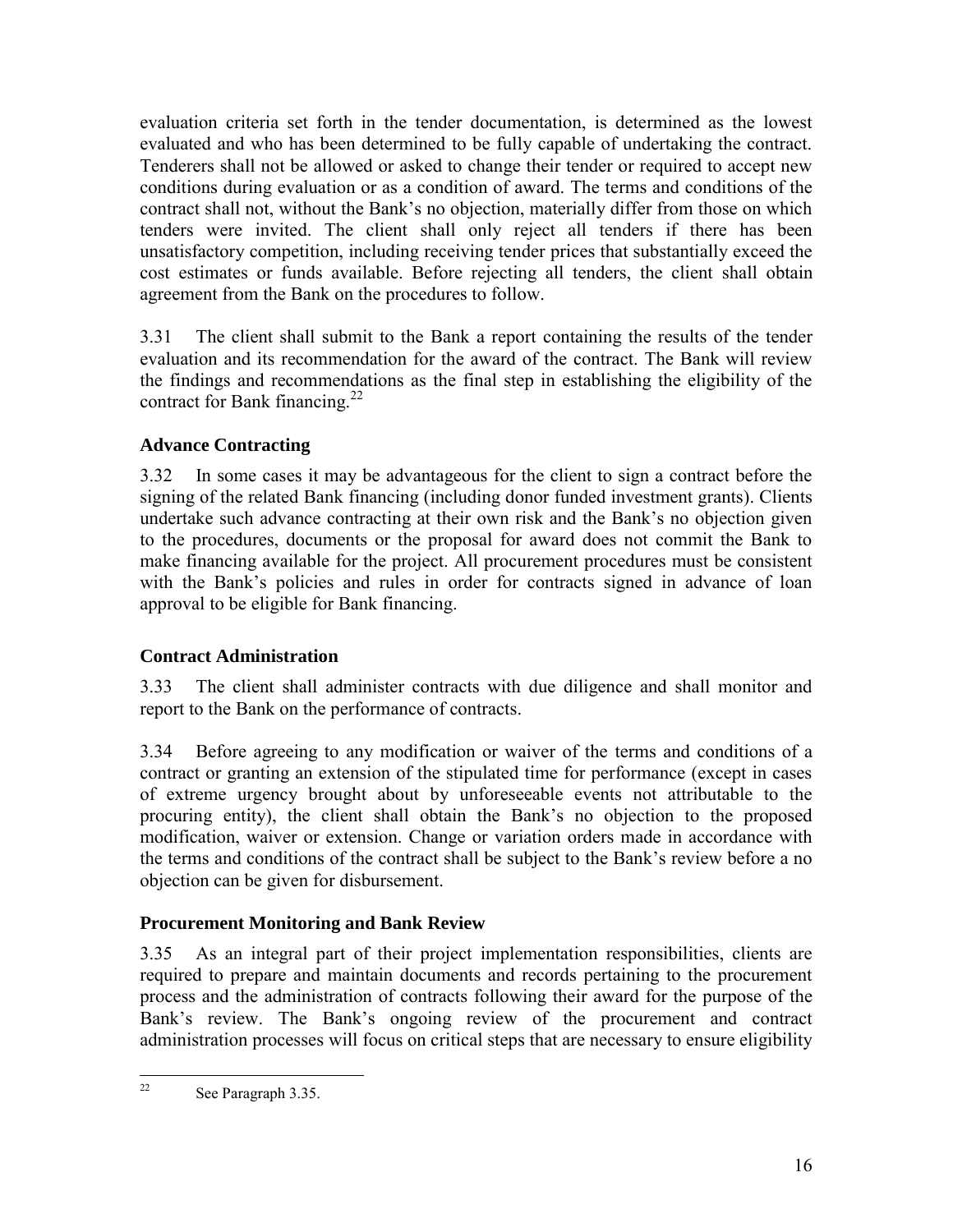of the contract for Bank financing, in particular the procurement plan, the tender documents, the tender evaluation and contract award recommendations, and changes and claims during execution of the contract.

3.36 The client shall make such modifications in procurement documents or reports as the Bank shall reasonably request. The approved documents or reports shall not be changed without the Bank's no objection.

3.37 All contracts to be procured following open or selective tendering shall normally be subject to the Bank's prior review. The agreed procedures for the project will determine the contracts subject to review. The Bank may periodically conduct post procurement reviews of contracts and projects.

3.38 For all contracts which are subject to the Bank's prior review process:

a) prior to an invitation to prequalify or tender, the client shall submit the complete prequalification or tender documents to the Bank for its review and no objection;

b) prior to finalising a prequalification list or awarding a contract, the client shall submit a detailed prequalification or tender evaluation report setting forth the specific reasons on which the recommendation to prequalify firms or award the contract is based, to the Bank for its review and no objection; and

c) one conformed copy of the contract shall be furnished to the Bank immediately upon signature of such contract.

3.39 For contracts not subject to prior review, the client shall furnish to the Bank, prior to the submission of a withdrawal application in respect of such contract, a conformed copy of such contract, together with a tender evaluation report for its review and no objection.

3.40 When a complaint regarding any aspect of a tender procedure is received by the Bank (see Annex 1), the Bank will ensure that the complaint is fully reviewed to its satisfaction and that, pending the outcome of such review, no decisions are made or approvals given which could prejudice the outcome of the review.

3.41 If the Bank finds that the procurement, award, or administration of a contract, including any agreed modification or waiver of such contract, has not been carried out materially in accordance with the agreed procedures, it shall promptly inform the client and state the reasons for such determination. The contract shall no longer be eligible for financing and the outstanding portion of the financing allocated to the contract shall be cancelled.

3.42 The Bank will publish on a periodical basis a description of contracts awarded, the name and nationality of the entity to which the contract was awarded and the contract price.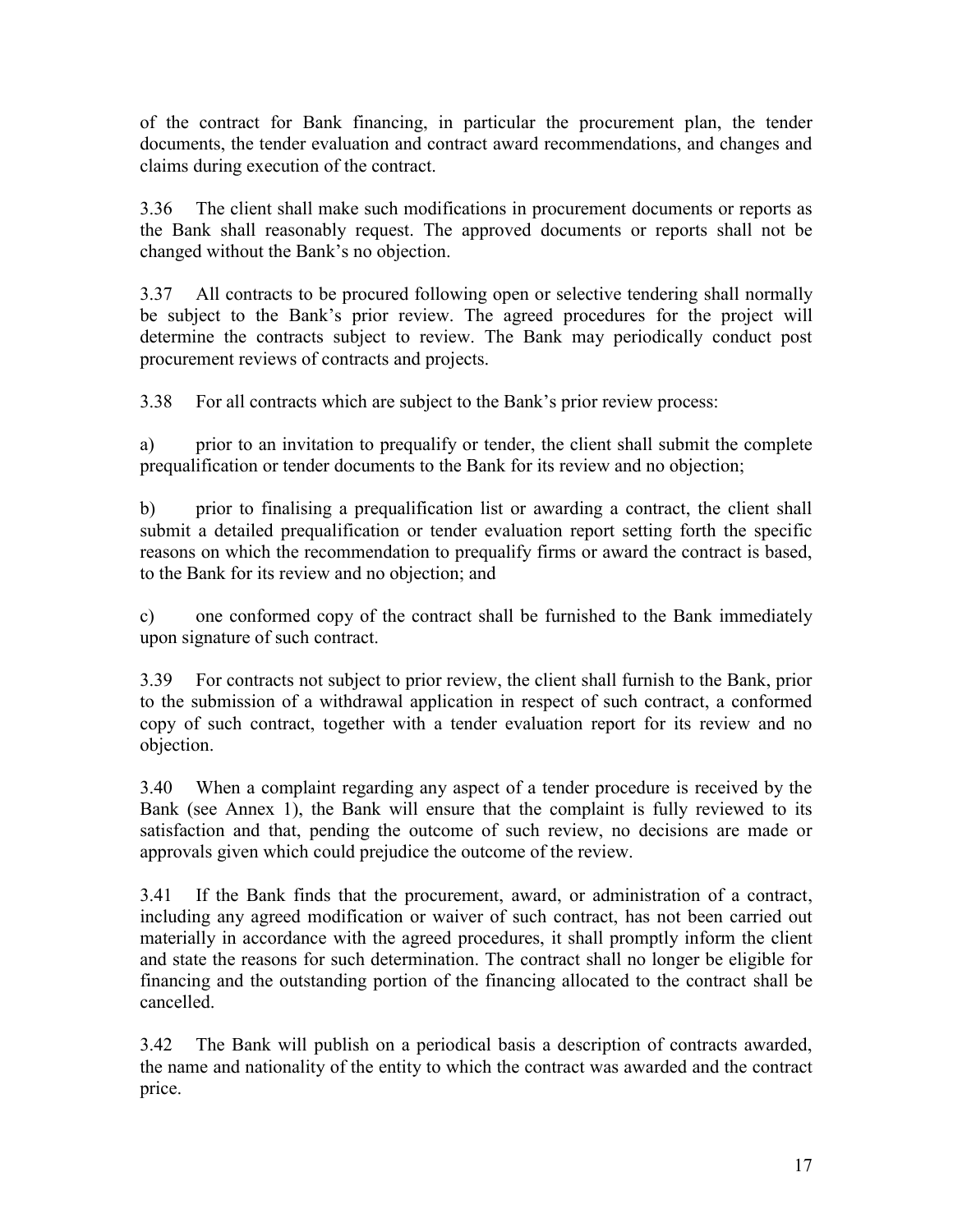## <span id="page-21-0"></span>**4. Procurement in Private Sector Operations**

4.1 The Chairman's Report, in Article 13, Paragraph 6, notes that:

"Delegates agreed upon completely open procurement ... based on international tendering, where appropriate, and ... such tenders should be genuinely competitive ... Private sector enterprises in which the Bank held equity or debt might be encouraged, but not obliged, to use international tenders to obtain goods or services efficiently and economically."

The Bank's concerns for the appropriate use of funds and for economy and efficiency apply equally to its public sector operations (as defined in Paragraph 3.2) and its private sector operations. Private sector enterprises often meet these concerns by following established commercial practices other than formal open tendering for their procurement. Nevertheless, wherever appropriate, the Bank will encourage the use of competitive tendering methods by its private sector clients, particularly for large contracts.

4.2 The Bank will satisfy itself that private sector clients use appropriate procurement methods which ensure a sound selection of goods and services at fair market prices and that they are making their capital investments in a cost effective manner. Careful procurement planning that takes into account the particular needs of the enterprise is essential for the Bank's evaluation and agreement.

4.3 Contracts awarded by private sector clients should be negotiated on an arm's length basis and should be in the best financial interest of the client company as distinct from the sponsors. Where a shareholder of the client company or one of its affiliates, including parent companies and affiliates of such parent companies, is also a contractor or supplier to the project, the Bank will satisfy itself that the costs are in line with current market prices and the original cost estimates in the operation report, and that the contract conditions are fair and reasonable. The Bank will not finance costs that exceed market levels.

4.4 Where the Bank is financing private operators of a public concession, tendering procedures acceptable to the Bank, as set out in the Bank's policy document in respect of the financing of private parties to concessions, should be followed for the selection of the concessionaire.

<span id="page-21-1"></span>4.5 Where an operation provides funds to a financial intermediary to finance subloans to private beneficiaries such as small and medium sized enterprises, the procurement under the sub-loan is undertaken by the respective beneficiaries in accordance with normal procurement practices for private sector operations acceptable to the Bank. Where sub-loans are made to public sector beneficiaries, procurement under such sub-loans must be in accordance with the Bank's procurement rules for public sector operations outlined in Section 3.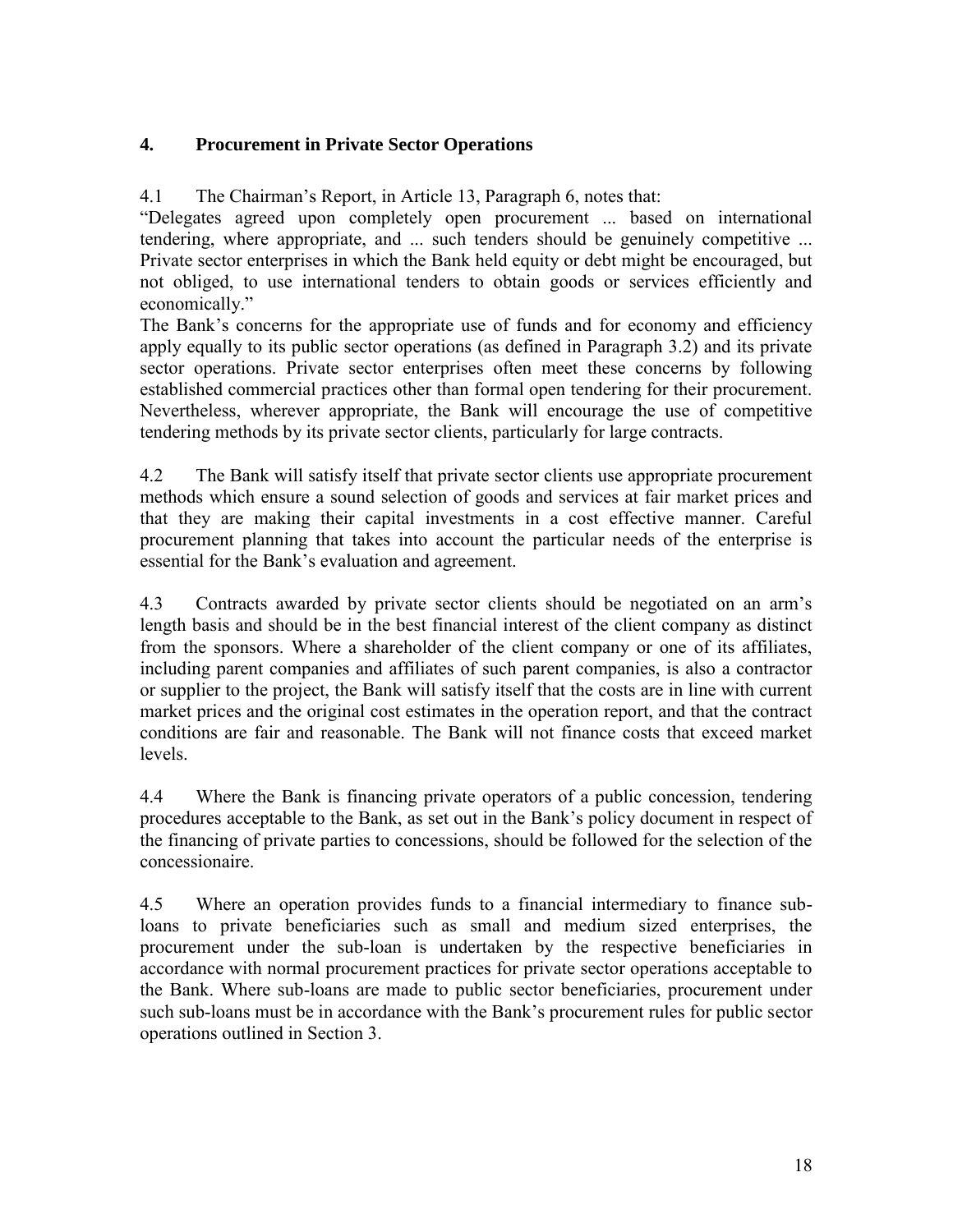#### **5. Procurement of Consultant Services**

#### <span id="page-22-0"></span>**General**

5.1 The Bank and its clients employ individuals and consulting firms to provide a wide range of expert advice and consulting services in connection with their operations and management responsibilities. The main concern when choosing consultants should be the quality of the services that are provided. The procedures for selecting consultants and contracting for their services must be flexible and transparent to ensure that assignments can be efficiently executed with high standards of performance, while providing the necessary accountability. The procedures described below shall be followed for consultant contracts to be financed with the proceeds of Bank loans under public sector operations and for contracts with consultants engaged directly by the Bank. For consultant contracts financed with Technical Cooperation Funds, these procedures shall also be followed to the extent that they do not conflict with agreements reached with the donors for the use of such funds.

#### <span id="page-22-1"></span>**Consultant Selection Procedures**

5.2 The selection process for consultants normally involves the following steps:

a) defining the scope, objectives and estimated budget, including any anticipated follow-on services and/or extensions, of the proposed assignment and determining the selection procedure to be followed;

b) identifying consultants that are qualified to perform the required services and preparing a short list of qualified firms;

c) inviting proposals from the short-listed firms;

d) evaluating and comparing capabilities and proposals and selecting the preferred consultant;

e) negotiating a contract with the selected consultant; and

f) contract administration.

5.3 Some of these steps may be simplified or omitted, depending on the value of the contract for services to be performed:

a) For contracts estimated to cost less than  $\epsilon$ 75,000 with individuals or firms, a qualified consultant may be selected directly, without the requirement to prepare a short list, and a contract negotiated with the selected consultant.

b) For contracts estimated to cost  $\epsilon$ 75,000 or more with individuals, selection shall be made on the basis of an evaluation of short-listed, qualified candidates and the rationale for the choice must be recorded.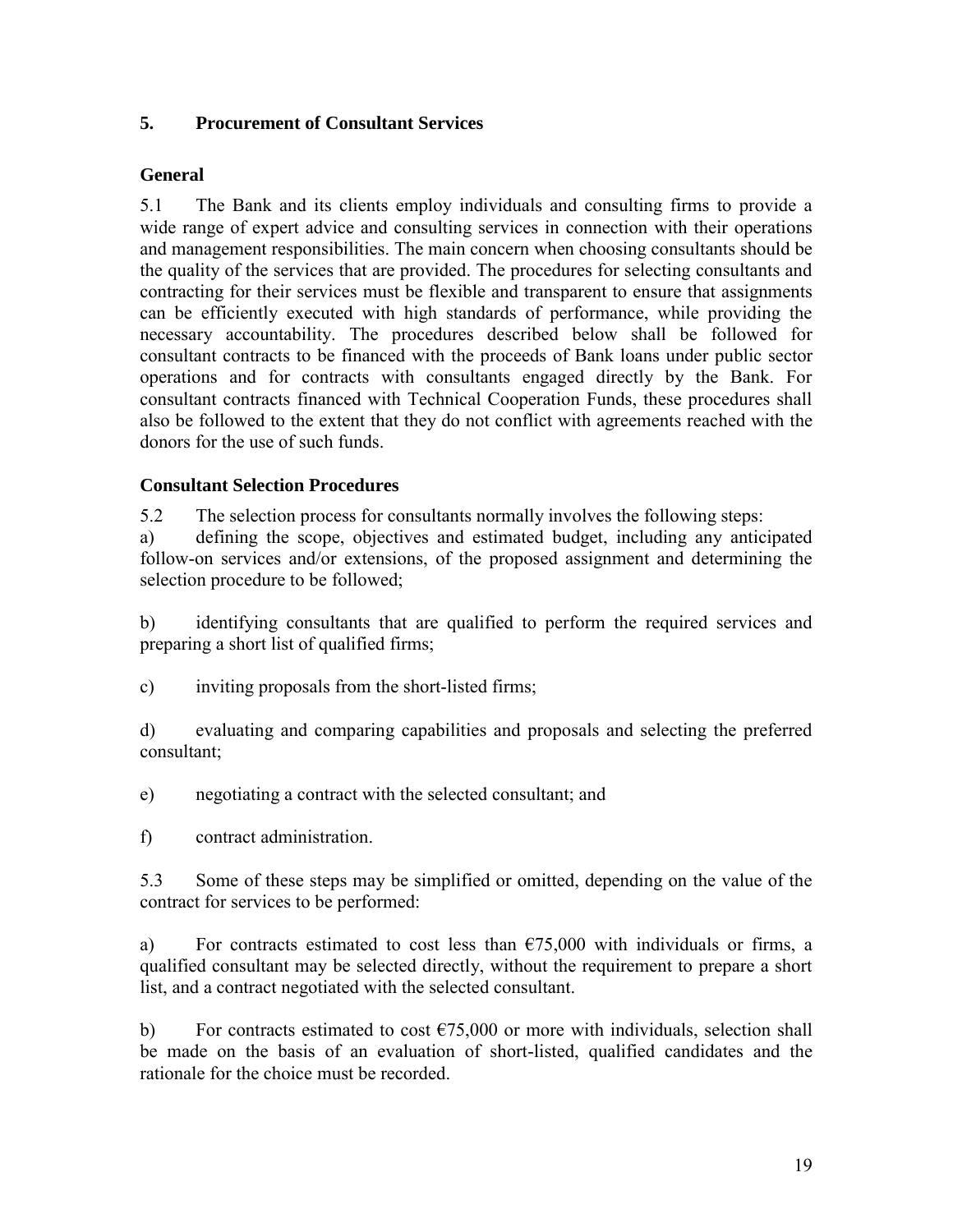c) For contracts with firms that are estimated to cost  $\epsilon$ 75,000 or more and less than  $\epsilon$ 300,000, a short list of qualified firms shall be prepared. The selection must be based on an evaluation of the short-listed firms' proven experience and current expertise related to the assignment, without a requirement that the firms submit specific proposals for carrying out the assignment.

d) Major contracts with firms estimated to cost  $\epsilon$ 300,000 or more shall normally follow a competitive procedure based on invited proposals from a short list of qualified firms.

# <span id="page-23-0"></span>**Short Lists**

5.4 Short lists of consultants shall normally include no less than three and no more than six qualified and experienced consultants (individuals or firms, as the case may be). The list shall normally comprise a wide geographic spread of consultants, including wherever possible at least one qualified consultant from one of the Bank's countries of operations and normally no more than two from any one country.

# 5.5 **Shortlists may not include:**

a) any affiliate of the client unless it can be demonstrated that there is not a significant degree of common ownership, influence or control between the client and the affiliate and that the affiliate would not be placed in a position where its judgement in the execution of the assignment may be biased.

b) firms or individuals who have submitted more than one expression of interest or have participated or intend to participate as a joint venture partner or consortium member in more than one expression of interest/proposal for each contract. Submission or participation by a consultant in more than one proposal for a contract will result in the rejection of all proposals for that contract in which the consultant is involved. However, this does not limit the inclusion of the same sub-contracted consultant in more than one proposal submitted by a firm.

5.6 For large assignments with firms estimated to cost  $\epsilon$ 300,000 or more, complex or specialised assignments, or operations involving a significant number of similar assignments, a formal notice soliciting expressions of interest from qualified firms should be published in the procurement section of the Bank's website (www.ebrd.com). The short list shall normally be prepared on the basis of the responses to the solicitation.

5.7 For Sovereign operations, requests for proposals, including all published procurement notices, shall be prepared by the client in one of the Bank's working languages. The Bank may require that requests for proposals also be prepared in another working language of the Bank which shall be specified in the request for proposals as the governing language.

In the case of sub-Sovereign operations, the client may prepare requests for proposals, including all published procurement notices, in the local language or other commercially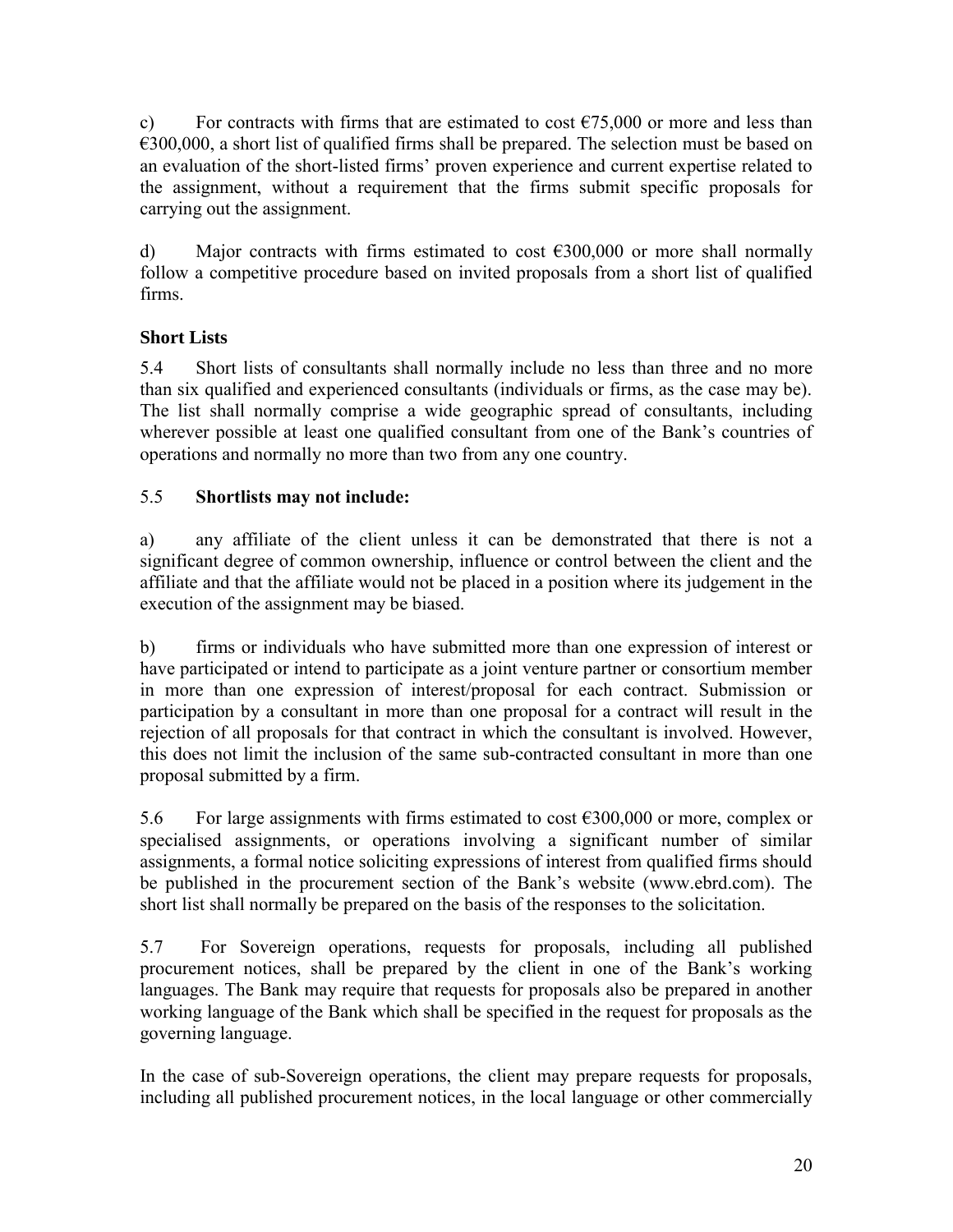accepted language in order to assist local firms in participating, and the proposals may be submitted in the chosen language. All procurement and contract documentation, including published procurement notices, shall also be prepared and issued by the client in English. The Bank will determine on the basis of such English language documentation whether procurement has been carried out in accordance with the agreed procedures.

All documents required by the Bank for review purposes shall be submitted to the Bank in English. In the event of a procurement complaint, the Bank may require certified translations of the relevant documents.

# <span id="page-24-0"></span>**Evaluation and Selection**

5.8 When formal proposals are requested from a short list of firms, the invitation for proposals must clearly state the criteria for evaluating them. The evaluation of consultants should normally be based only on technical considerations including, but not limited to, experience in similar assignments, local experience and presence, qualifications of key personnel proposed for the assignment, and suitability and quality of the work plan. For some assignments of a straightforward technical nature, the price of the services can be a secondary consideration but quality should remain the principal factor in selection. When formal proposals have been requested, the consultant that submits the highest rated proposal should be invited to negotiate a contract with the client.

5.9 Competition through a short list is preferred; however, in some circumstances it may be necessary or advantageous to engage or continue with a specific consultant, where:

a) the consultant has unique expertise or experience; or

b) the consultant has been or is involved in the early phases of the project such as feasibility or design and it has been deter- mined that continuity is necessary and no advantage would be gained from following competitive procedures; or

c) additional services not included in the original contract have, through unforeseen circumstances, become necessary for the performance of the contracted services, on condition that those additional services cannot be technically or economically separated from the original contract without major inconvenience to the contracting authorities or when such services, although separable from the performance of the original contract, are strictly necessary for its completion.

In such cases a client may, with the Bank's prior approval, invite the consultant in question to submit a proposal and negotiate a contract.

## <span id="page-24-1"></span>**Contract Negotiations**

5.10 During contract negotiations the selected consultant's proposal may be modified by mutual agreement between the client and the consultant. The client shall indicate any changes that may be desirable in the scope of services and in the staffing proposed by the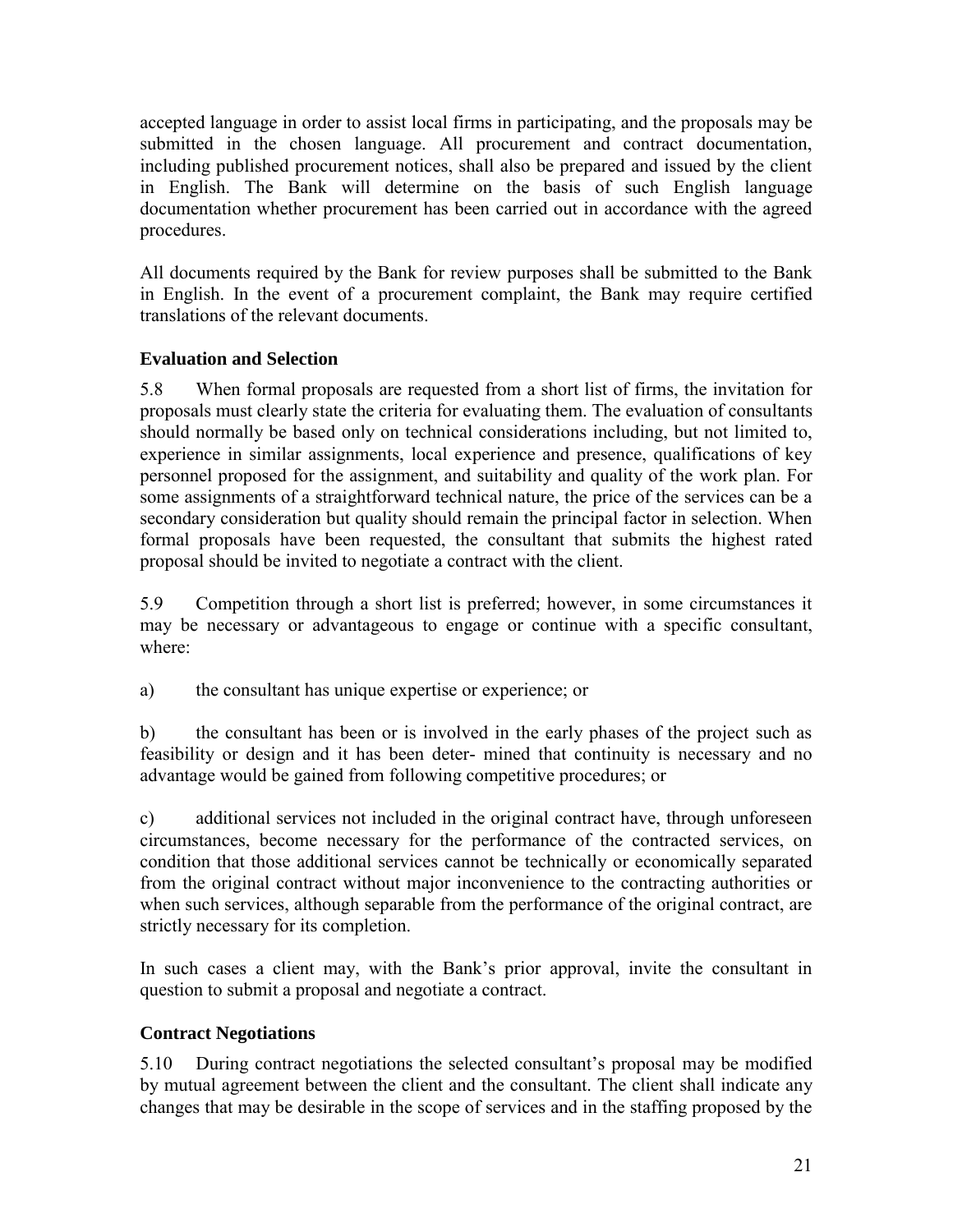consultant, and appropriate adjustments in the price of services shall then be agreed. The draft final contract must be presented to the Bank for review before signing.

# **Contract Administration**

5.11 As in the case of other contracts in Bank-financed projects, the client is responsible for managing and administering the consultant's work to ensure high performance standards, authorising payments, making contract changes as may be needed, resolving claims and disputes, ensuring timely and satisfactory completion of the assignment and evaluating the performance of consultants.

5.12 Before agreeing to any modifications or waiver of the terms and conditions of a contract or granting an extension of the stipulated time for performance (except in cases of extreme urgency brought about by unforeseeable events not attributable to the procuring entity), the client shall obtain the Bank's no objection to the proposed modification, waiver or extension.

# <span id="page-25-0"></span>**Bank Review**

5.13 Where consultants are being engaged by a client, the qualifications, experience and terms and conditions of employment shall be satisfactory to the Bank. The Bank will review the proposed scope of services and terms of reference, the proposed short list of firms, the recommendation for consultant selection and the final contract to ensure that the assignment is eligible for Bank financing.

5.14 The client shall make such modifications in procurement documents or reports as the Bank shall reasonably request. The approved documents or reports shall not be materially changed without the Bank's no objection.

5.15 Consultancy contracts estimated to cost  $\epsilon$ 300,000 or more shall normally be subject to the Bank's prior review. The agreed procedures will determine the contracts subject to review. The Bank may periodically conduct post procurement review of contracts and projects and may also require an evaluation by the client of the consultant's performance.

5.16 For all contracts which are subject to the Bank's prior review process:

a) prior to an invitation to submit proposals, the client shall submit the proposed short list of firms, the scope of services and terms of reference and the evaluation criteria for the assignment, to the Bank for its review and no objection;

b) prior to inviting a selected firm for negotiations, the client shall submit a detailed evaluation report setting forth the specific reasons on which the recommendation to select the successful firm for negotiations is based, to the Bank for its review and no objection; and

c) one conformed copy of the contract shall be furnished to the Bank immediately upon signature of such contract.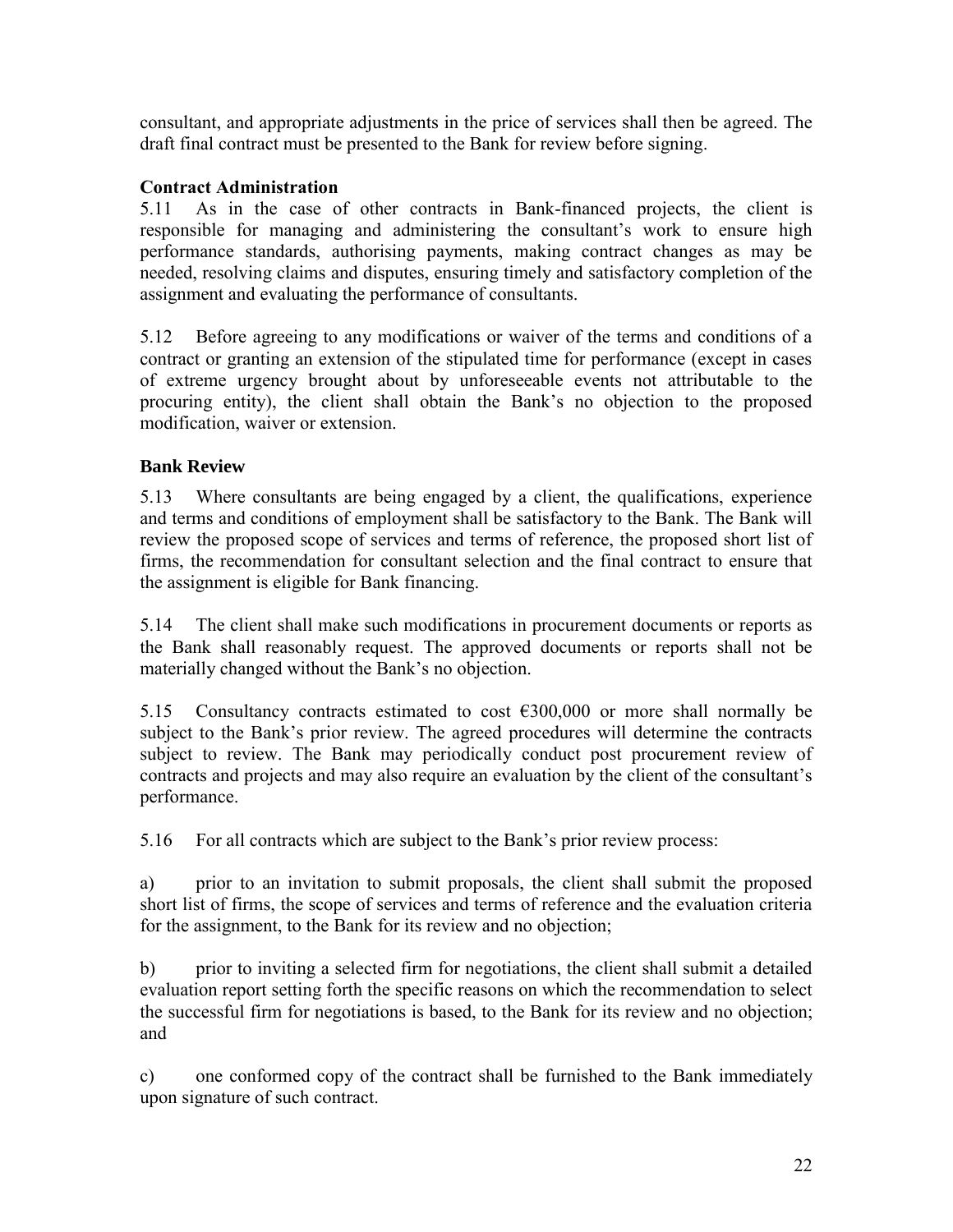5.17 For contracts not subject to prior review, the client shall furnish to the Bank, prior to the submission of a withdrawal application in respect of such contract, a conformed copy of the contract, together with an evaluation report for its review and no objection.

5.18 If the Bank finds that the procurement, award or administration of a contract, including any agreed modification or waiver of such contract, has not been carried out materially in accordance with the agreed procedures, it shall promptly inform the client and state the reasons for such determination. The contract shall no longer be eligible for financing and the outstanding portion of the financing allocated to the contract shall be cancelled.

5.19 The Bank shall publish on a periodical basis a description of contracts awarded, the name and nationality of the party to which the contract was awarded and the contract price, including details of short listed consultants who participated in the selection process leading to such contract award.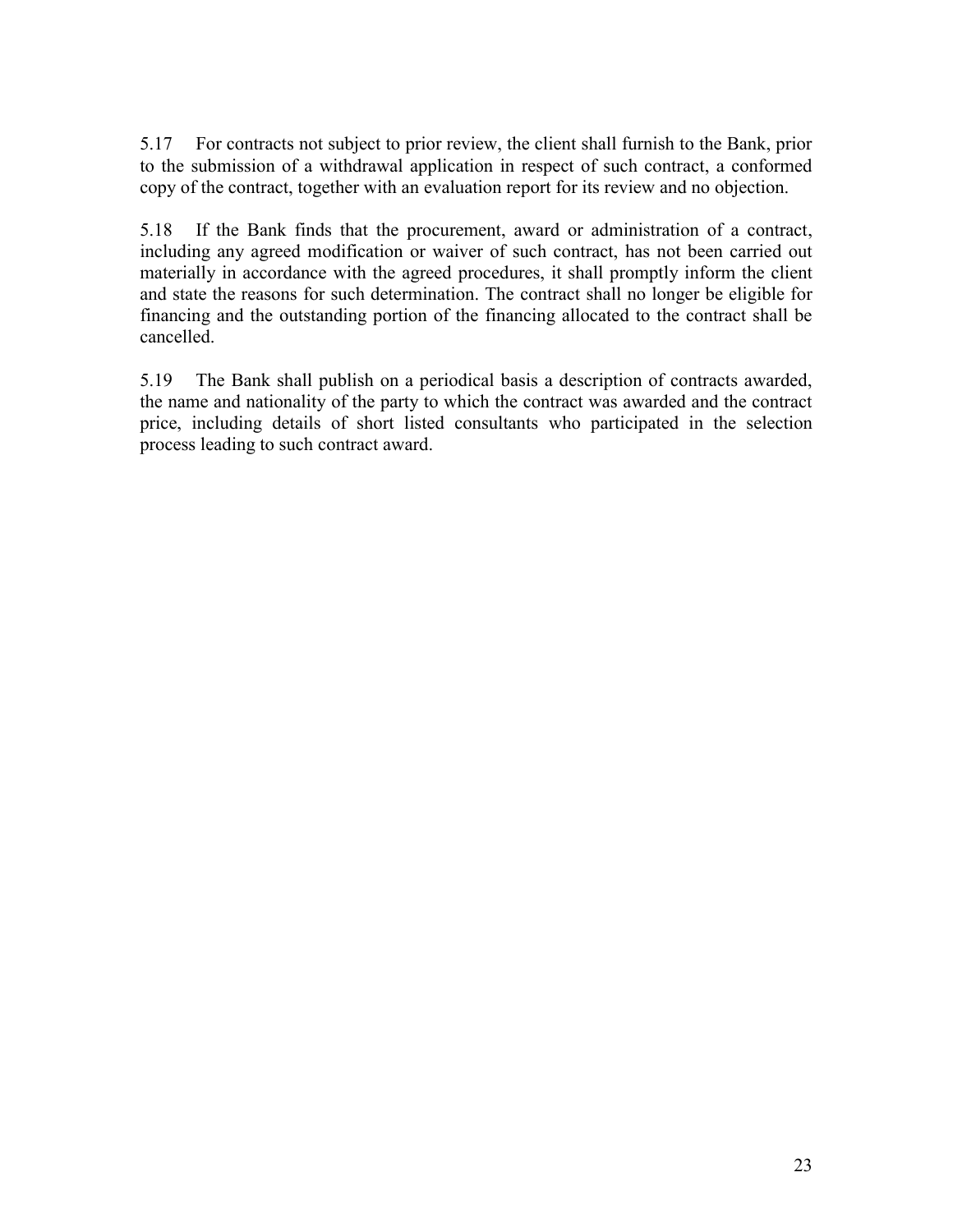<span id="page-27-0"></span>**Annex 1 –**

#### **Guidance to Tenderers**

#### **Purpose**

1. This annex provides guidance to potential tenderers wishing to compete for Bankfinanced contracts for goods, works and services to be procured in accordance with Section 3 and for consultant services in accordance with Section 5.

#### **Responsibility for Procurement**

2. The client is responsible for all aspects of the procurement of contracts in accordance with Section 3. It invites, receives and evaluates tenders and awards the contract, which in all cases is concluded between the client and the supplier, contractor or concessionaire. The client is also responsible for all aspects of the procurement of contracts with consultants engaged by the client in accordance with Section 5. The Bank is responsible for the procurement of consultants in accordance with Section 5 engaged by the Bank itself.

#### **The Role of the Bank in Procurement**

3. The Bank reviews the procurement procedures, documents, tender evaluation reports, award recommendations and final contracts to ensure that the tendering process is carried out in accordance with agreed procedures. In the case of major contracts (defined usually as those exceeding a particular euro threshold established in each Loan Agreement), the documents are to be reviewed by the Bank prior to their release. If at any time in the procurement process (even after award of contract), the Bank concludes that the agreed tendering or contract administration procedures were not substantially followed in any material respect,  $2<sup>3</sup>$  the Bank may also declare that the contract is no longer eligible for financing, consistent with Paragraphs 3.41 and 5.18. However, if the client has proceeded to award such a contract after issuance of the Bank's no objection, the Bank will declare the contract to be ineligible for financing if it determines that its no objection was based on incomplete, inaccurate or misleading information about the procurement process furnished by the client, or if it determines that the client or the successful tenderer has engaged in corrupt, fraudulent, coercive or collusive practices. The Bank may also declare a contract or a portion of it to be ineligible for Bank financing if, during the administration of the contract, it appears that it has not been carried out in accordance with the agreed procedures, consistent with Paragraphs 3.33, 3.34, 5.11 and 5.12, or if it determines that either the client or the successful tenderer has engaged in corrupt, fraudulent, coercive or collusive practices. Such a declaration of ineligibility shall be without prejudice to the enforcement action available to the Bank under the Enforcement Policy and Procedures.

<sup>23</sup> The determination as to whether a procedural or other deviation is considered "material" will be made exclusively by the Bank based on a reasonable assessment of all the facts in each case.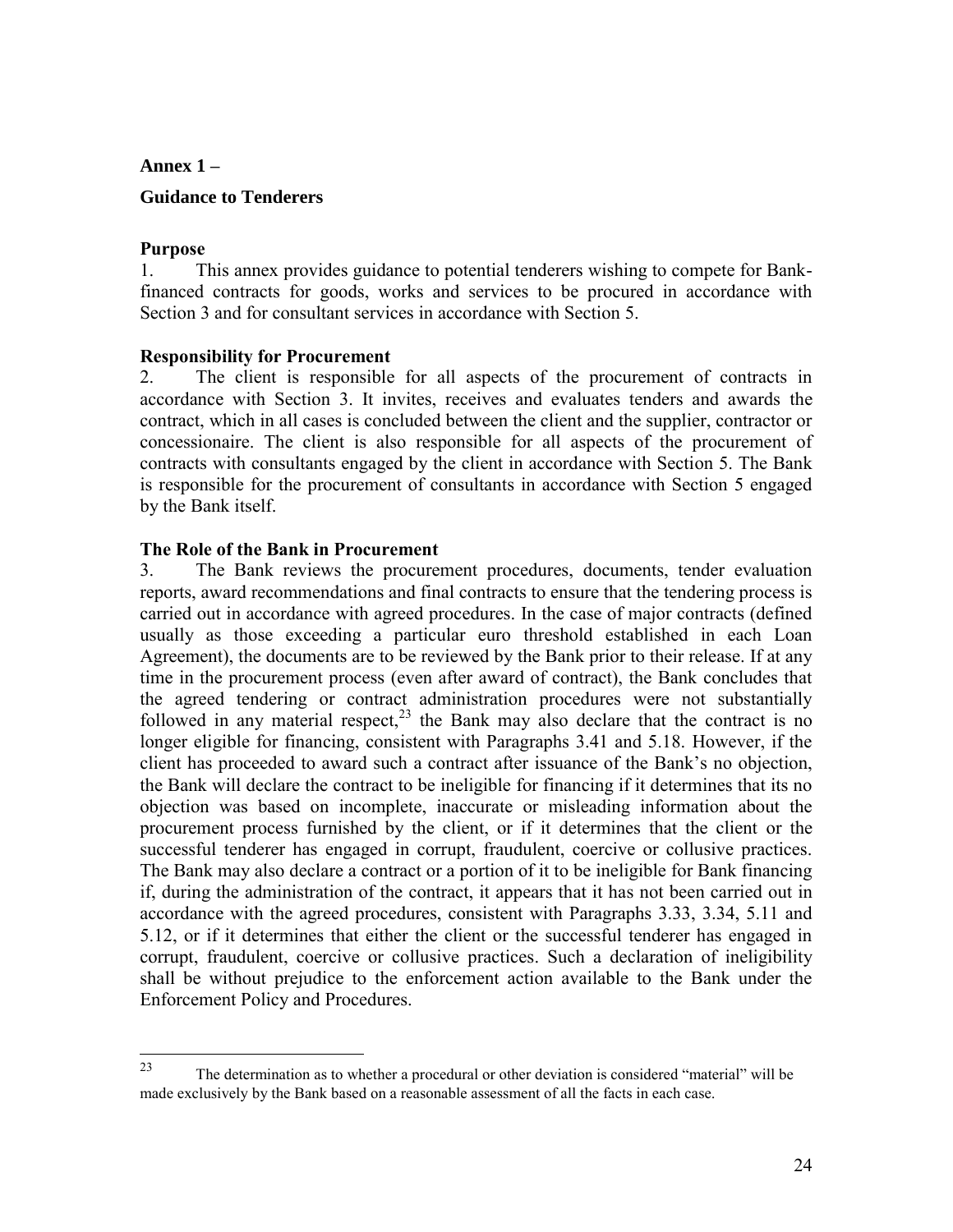4. The Bank has published several Standard Tender Documents (STDs) for various types of procurement. As stated in Paragraphs 3.15 and 3.24, clients should use these documents when they prepare specific tender documents for each type of procurement, with minimum changes and additions to address country, project and contract-specific issues and requirements.

#### **Information on Tendering**

5. Information about tendering opportunities being procured through open tendering procedures in accordance with Paragraph 3.9 may be obtained from General Procurement Notices and Specific Invitations to prequalify or tender, as described in Paragraphs 3.7 and 3.8. General guidance on how to participate, as well as advance information on business opportunities in upcoming projects, may be obtained in the procurement section of the Bank's website (www.ebrd.com), which also contains invitations for expressions of interest for large consultant contracts, in accordance with Paragraphs 5.6 and 5.7.

#### **Guidance for Tenderers**

6. Once a tenderer receives a prequalification or tender document, the tenderer should first study the documents carefully to decide if it can meet the key technical, commercial and contractual requirements and conditions. Failing that, the effort and cost of preparing and submitting a tender would not be justified. The tenderer should next critically review the documents to see if there is any ambiguity, omission or internal contradiction, or any feature in the technical specifications or elsewhere which are unclear or appear discriminatory or restrictive. If so, it should seek clarification from the client, in writing, within the time period specified in the tender documents for seeking clarifications.

7. The criteria and methodology for selecting the successful tenderer are defined in the tender documents, usually in the Instructions to Tenderers (ITT). If these are not clear, or if there are apparent ambiguities or inconsistencies between the criteria and methodology set forth in the ITT and other sections of the tender documents, e.g. the technical specifications, clarification should be similarly sought from the client. It should be emphasised that the specific tender documents issued by the client govern each tender process, as stated in Paragraph 3.30. If a tenderer feels that certain tender document provisions are inconsistent with the Bank's Procurement Policies and Rules, it should raise this directly with the client, copying the Bank on the query.

8. The tenderer must raise any issue of ambiguity, contradiction, omission or any other issues of this nature prior to the deadline for submission of requests for clarifications, if any, specified in the ITT, to assure submission of a fully responsive and compliant tender, supported by all the necessary documents. Non-compliance with critical technical and/or commercial requirements will result in rejection of the tender.<sup>24</sup> Therefore, if a tenderer wishes to deviate from a non-critical requirement or propose an alternative solution, and no specific guidance is provided in the ITT in this regard, in

 $24$ In its review of client evaluation reports, the Bank will, among other things, before giving its no objection, examine the grounds for any rejection related to "substantial non-compliance" or "material" or "critical" deviations.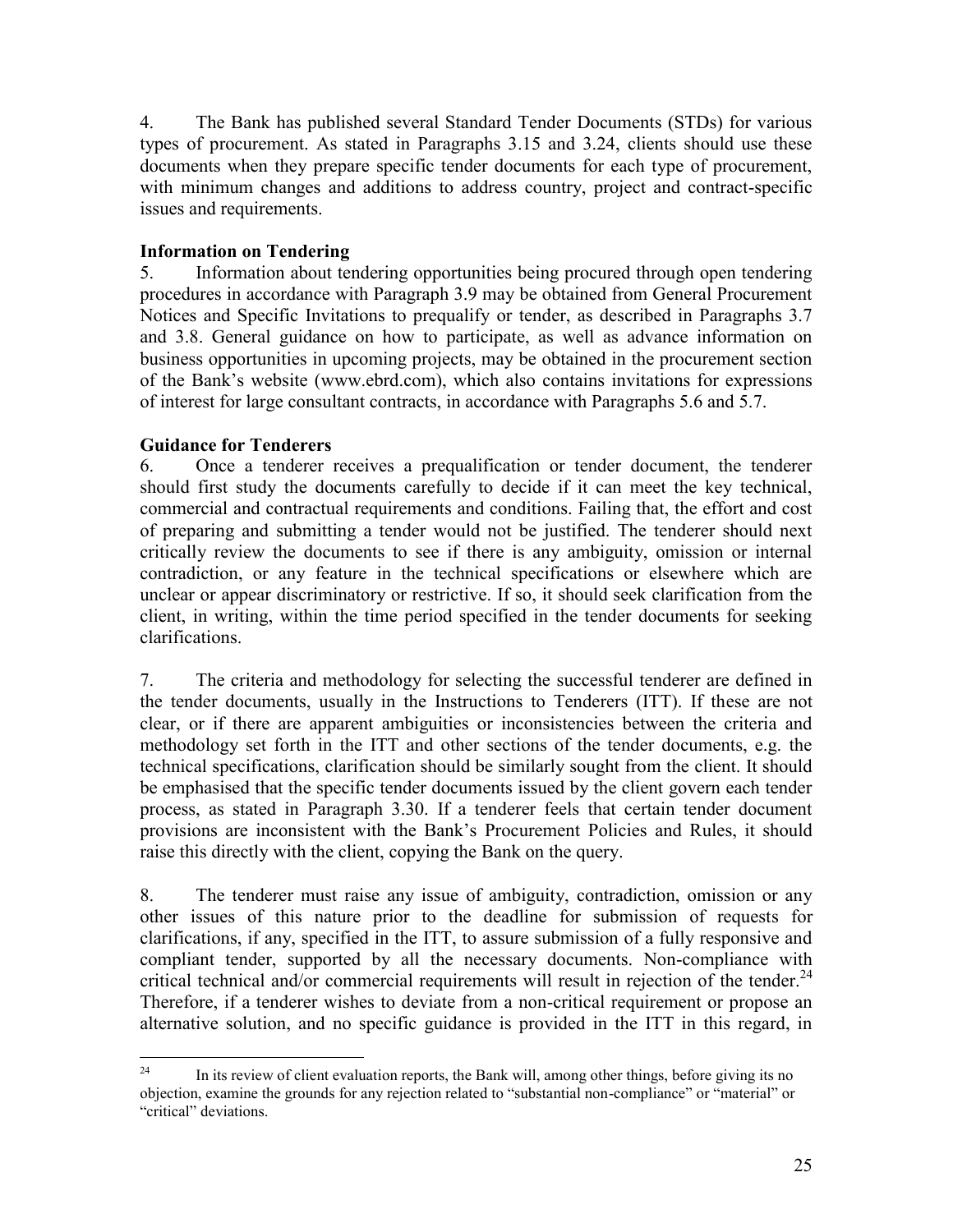order to be considered responsive it must submit a tender that is fully compliant with the tender documents in every respect, and separately indicate the adjustment in price associated with acceptance of the deviation or alternative solution. Once tenders are received and publicly opened, a tenderer will not be required or permitted to change the price or substance of its tender.

#### **Confidentiality**

9. As stated earlier, the process of tender evaluation shall be confidential until the notification of award is made. This is essential to enable the reviewers of the client and Bank to carry out their work without improper interference, and in recognition of the negative impact that release of certain tender information might have in the market. If at this stage, a tenderer wishes to bring additional information to the notice of the client, of the Bank, or both, it must do so in writing. However, no assurance can be given that such additional information will be considered in the evaluation.

#### **Procurement Queries and Complaints (procurement by client)**

10. As recommended above, tenderers are invited to send to the Bank copies of correspondence with the client on issues and questions relating to the tendering process, or to write to the Bank directly when the client does not respond promptly or when tenderers wish to complain about the client's or the Bank's handling of the procurement process. All such communications must be addressed to the Director of the Banking Department Team responsible for the project and copied to the Director of the Procurement Department as described on the Bank's website (www.ebrd.com). Correspondence received by the Bank prior to the closing date for submission of tenders will normally be referred to the client for action or response, along with comments as appropriate. Complaints will be considered by the committee established by the Bank to review complaints.

11. Communications received after the opening of tenders will be handled as follows. In the case of contracts not subject to prior review by the Bank, the communication will be sent to the client for due consideration and appropriate action, if any. These will be reviewed during subsequent monitoring of the project by Bank staff. In the case of contracts subject to prior review, the Bank will examine the issue in consultation with the client before the evaluation is completed. If additional information is required, it will be obtained from the client. If information or clarifications are required from the tenderer, the Bank will ask the client to obtain it and take it into account, as appropriate, in the evaluation report. The Bank will not complete its review until the issues raised in the communication are fully examined and considered.

12. Except for acknowledgement of receipt, the Bank will not enter into discussions or correspondence with any tenderer relating to the details of an ongoing evaluation during the actual evaluation and review process of the tender, until notification of award has been made.